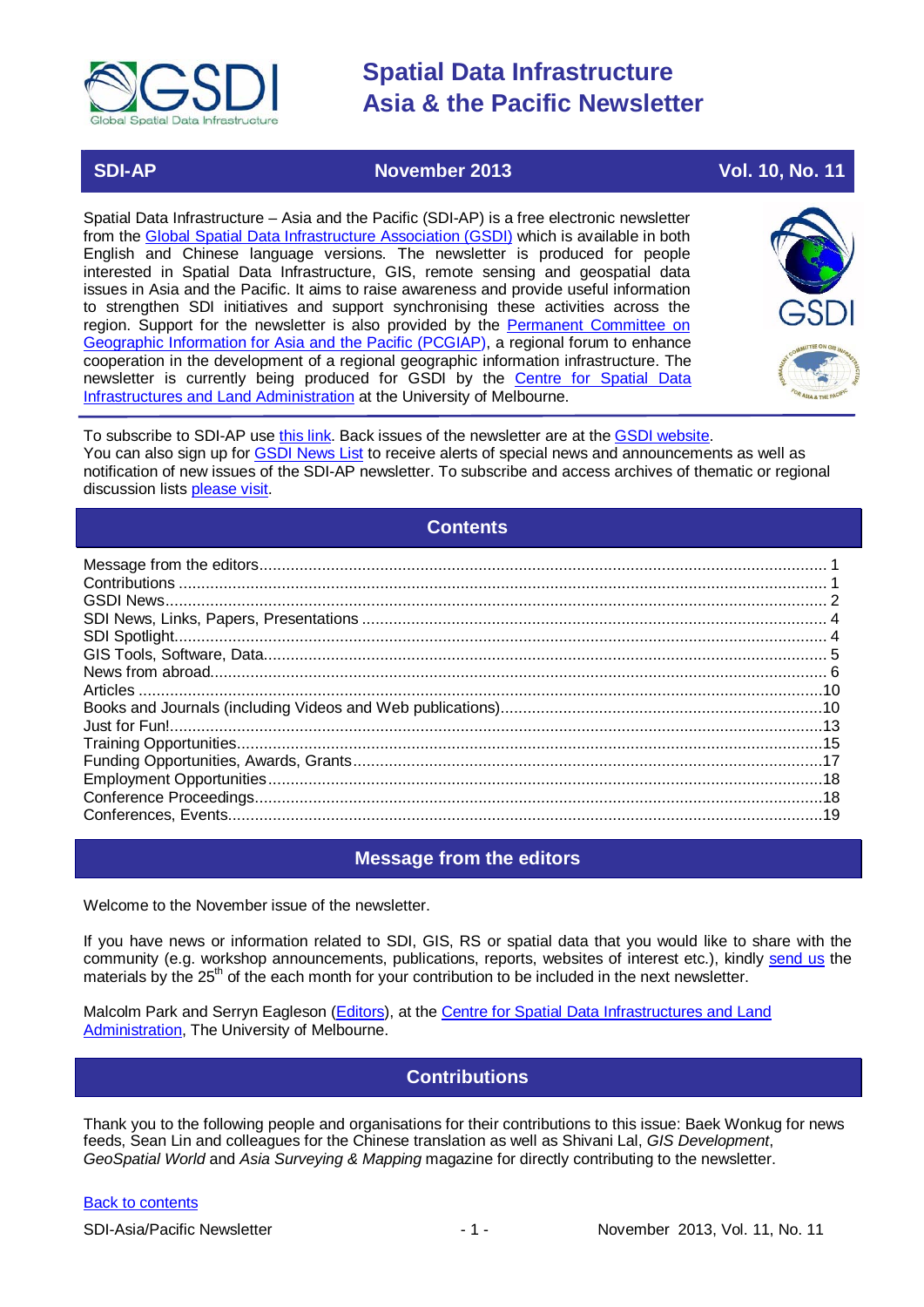

### **GSDI News**

#### <span id="page-1-0"></span>**[GSDI and IGS Global News, Volume 3 Number 9 for 2013 \(October 2013\)](http://www.gsdi.org/newsletters#GSDI) (PDF)**

#### **\* GLOBAL GEOSPATIAL CONFERENCE 2013 UPDATE\***

The organisers of the Global Geospatial Conference 2013, to be held at the UN Economic Commission for Africa (UNECA) United Nations Conference Centre (UNCC), Addis Ababa, Ethiopia, from 4-8 November, are pleased to announce that industry leaders Esri, Intergraph, Google and DigitalGlobe have been joined by GEO, the Group on Earth Observations, as sponsors for this joint GSDI 14 World Conference and AfricaGIS 2013 Conference. [For latest details.](http://gsdi.org/gsdi14)

#### **GSDI Technical - Request for input**

Which standards in the SDI Standards Baseline do your national/regional SDI activities use? You may find the SDI Standards Baseline in Table 2, [of Chapter 10 of the SDI Cookbook.](http://www.gsdidocs.org/GSDIWiki/index.php/Chapter_10#Table_2:_SDI_standards_baseline) Julie Maitra is building a table that will show the core SDI standards that various SDIs use for inclusion in Chapter 10 of the SDI Cookbook.

Contact - [Julie Binder Maitra,](mailto:%20jmaitra@usgs.gov) FGDC Standards Coordinator, Federal Geographic Data Committee, Core Science Systems, U.S. Geological Survey, U.S. Department of the Interior, Phone: [703-648-4627,](tel:703-648-4627) Fax: [703-648-5755,](tel:703-648-5755) [www.fgdc.gov/standards,](http://www.fgdc.gov/standards)<http://www.linkedin.com/in/juliebindermaitra>

#### **Call for Expressions of Interest in Hosting GSDI 15 and GSDI 16 Conferences**

The [Global Spatial Data Infrastructure Association](http://gsdi.org/) supports a major international geospatial conference every twelve to eighteen months. The conference is typically delivered in affiliation with another regularly held national, regional or global geospatial conference and/or with the support of a major sponsoring organization. The gathering is purposefully moved around and across the globe in order to accomplish the Association's purpose of promoting international cooperation and collaboration in support of local, national and international spatial data infrastructure developments that allow nations to better address social, economic, and environmental issues of pressing importance. The [locations and proceedings](http://www.gsdi.org/gsdiConferences) of the past twelve world conferences.

The [GSDI 14 World Conference](http://www.gsdi.org/gsdiconf/gsdi14/) will be held in Africa at the UNECA Conference Center, Addis Ababa, Ethiopia, November 4-8, 2013

Ideally GSDI 15 should be held within the time frame of November 2014 to May 2015 and GSDI 16 would be held approximately 12 to 18 months after that.

The GSDI Association is inviting expressions of interest to host either of these conferences. Affiliation with the GSDI World conference can bring international and global attention to a national or regional geospatial conference or Spatial Data Infrastructure initiatives, attract substantial international participation and sponsorship, and increase numbers of attendees overall.

While the GSDI Association can provide substantial support services, we try to work with a competent local organizing committee that is committed to working with broad geospatial stakeholder communities and which has a proven track record of supporting large geospatial events. Many tasks must be accomplished in preparing for a successful conference. The major conference planning and implementation tasks to be accomplished by the parties are open for negotiation. The specification of these tasks is typically set forth in a written agreement between the GSDI Association and a local legal entity such as a local hosting organization or government agency.

Because revenue from the GSDI World Conferences is an important contributor to the Association's overall budget, organizations proposing to host the next conference(s) should also provide a business case to support their proposal, indicating expected income, expenses and the cost- and revenue-sharing proposal. Organizations or agencies interested in hosting the 15th or 16th GSDI World Conference should submit a

written expression of interest of a maximum of four pages that must include:

- the name of the organization(s) or government agency(s) to serve as the local organizer for the conference,

- the name of the national, regional or global conference with which the GSDI World Conference would be affiliated (if any),

- the country, city and venue proposed for the conference (if known),

- the proposed approximate date for the conference,

- a short statement concerning the resources the local organizers would be able to contribute to the conference and past record in providing such resources,

- the facilities available for the event,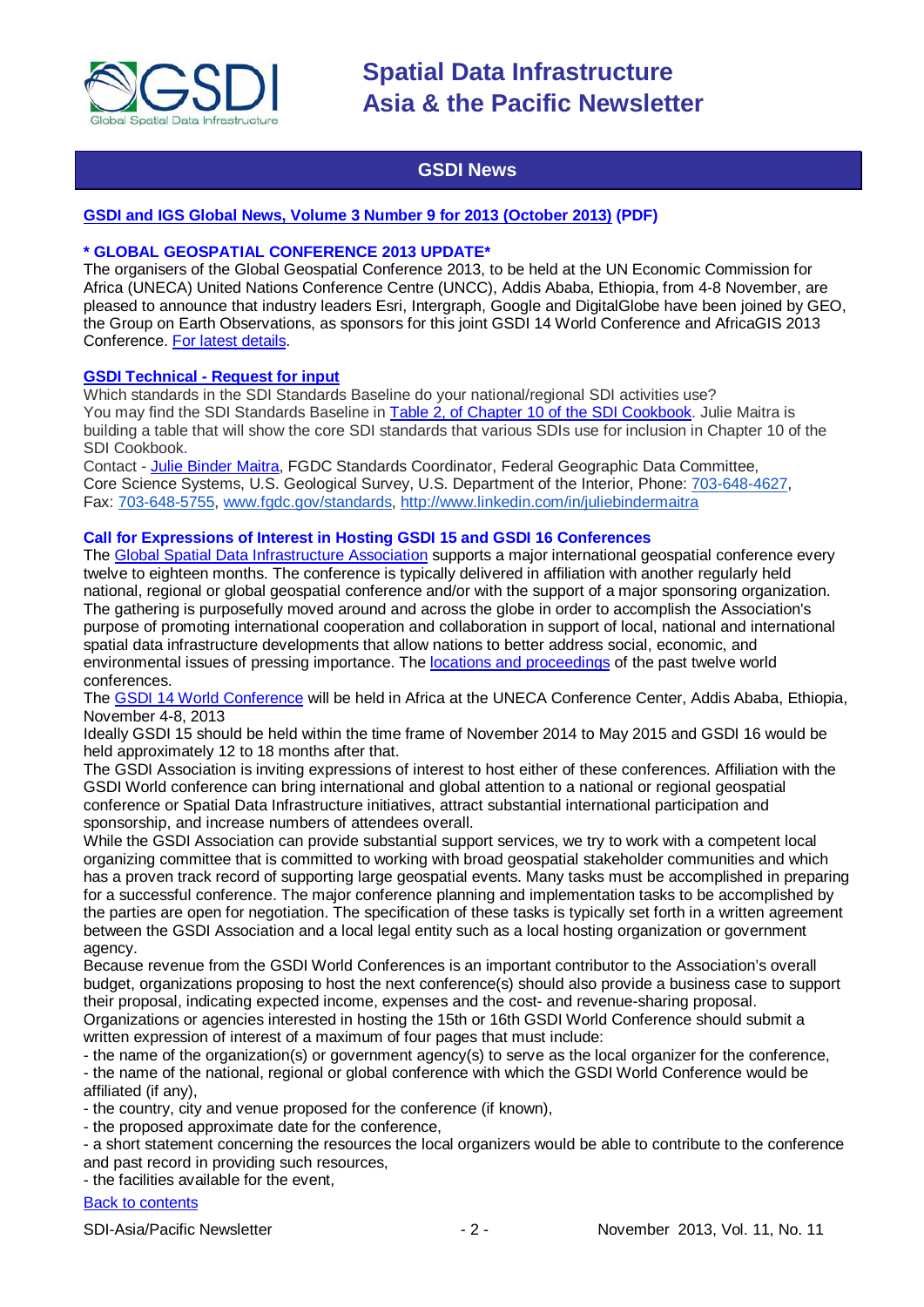

- the benefits to GSDI of affiliating with the organisation and/or event,
- other pertinent information bearing on the success of the conference, and
- the name and contact details for further communications.

Please send your expressions of interest to [mgallant@gsdi.org](mailto:mgallant@gsdi.org) no later than 17 October 2013.

Proposers will have the opportunity to briefly present their expression of interest orally to the GSDI Council at its meeting on Sunday 3 November 2013 in Addis Ababa. A physical spokesperson is not required but highly recommended. Council members will vote on the proposals and thereby indicate the preferred options with which the GSDI officers should negotiate to select the organizers and locations for GSDI 15 and GSDI 16.

### **International Geospatial Society (IGS) Free Memberships**

At its recent meeting, the GSDI Board of Directors passed a motion that allows individuals in low and very low income nations to join the International Geospatial Society (IGS) by providing specific information of value to the global community in lieu of annual cash dues. To join, simply add your professional profile to the growing interconnected network of geospatial specialists across the globe. Benefits of membership in IGS are listed at [http://www.igeoss.org/benefits.](https://owa.unimelb.edu.au/owa/redir.aspx?C=54c2b4d3973d480282dc7c38384f4204&URL=http%3a%2f%2fwww.igeoss.org%2fbenefits) For further information, contact [Harlan Onsrud,](mailto:onsrud@gsdi.org) Executive Director, GSDI Association.

#### **Outreach & Membership Committee**

Committee vice-Chair, Roger Longhorn has joined the International Hydrographic Organization (IHO) Marine SDI Working Group (MSDIWG) and attended the Marine SDI Open Forum meeting in Copenhagen (remotely!) and the following two-day workshop of the MSDIWG, hosted by the Danish Hydrographic Service. The MSDIWG, which has existed since 2009, is setting its new workplan for 2013-2014 and is interested in developing a stronger relationship with non-marine SDI development initiatives at national, regional and global levels. Longhorn will explore this with the GSDI Board and Executive Committee at the next opportunity. The Outreach & Membership Committee also manages the GSDI Group on LinkedIn, which has added seven new members in the past month, for a total of 229 members today. If you are not already a member of this group, please join today – and tell your friends! Visit [http://www.linkedin.com](https://owa.unimelb.edu.au/owa/redir.aspx?C=rDg2dzQe3UKfwin28aspI4dcf2EJ4c8IKc_jDEPg91nlCdVQBzUX28or6ioXGu07OXWheK19Jyk.&URL=http%3a%2f%2fwww.linkedin.com) to join, then find GSDI in the 'Groups' option, to join the group.

#### **Technical Committee**

Technical Committee Chair, Eric van Praag, Regional Coordinator, GeoSUR Program of the Latin American Development Bank (CAF), along with USGS, has nominated the GeoSUR Topographic Processing Service (TPS), built with ESRI´s AG Server 10.1, for the AAG Stanley Brunn Award for Creativity in Geography. See more news later in this issue.

The Technical Committee is also responsible for updating of the GSDI SDI Cookbook, a wiki maintained at: [http://www.gsdidocs.org/GSDIWiki/index.php/Main\\_Page.](https://owa.unimelb.edu.au/owa/redir.aspx?C=rDg2dzQe3UKfwin28aspI4dcf2EJ4c8IKc_jDEPg91nlCdVQBzUX28or6ioXGu07OXWheK19Jyk.&URL=http%3a%2f%2fwww.gsdidocs.org%2fGSDIWiki%2findex.php%2fMain_Page)

**GSDI Member organisations**, members of the GSDI Association Committees, Council and Board, and IGS members are involved in the many other regional and global initiatives on an on-going basis:

- [Digital Earth](http://www.digitalearth-isde.org/) (International Society for Digital Earth).
- [Eye on Earth.](http://www.eyeonearth.org/)
- [Group on Earth Observations \(GEO\) / Global Earth Observation System of Systems \(GEOSS\).](http://www.earthobservations.org/)
- [EuroGEOSS](http://www.eurogeoss.eu/default.aspx) GEOSS Project funded by the European Union.
- [INSPIRE](http://www.inspire.jrc.ec.europa.eu/) Infrastructure for Spatial Information in the European Community.
- [International Hydrographic Organisation](http://www.iho.int/) Marine SDI Working Group.
- [UNESCO IOC](http://www.iode.org/) Marine/Coastal Spatial Data Infrastructure development.
- UNSD (Statistics Division) [UN-GGIM \(UN Global Geospatial Information Management\).](http://www.ggim.un.org/)
- [UNGIWG](http://www.ungiwg.org/) (UN GI Working Group).
- [UNESCO IOC](http://www.iode.org/) Marine/Coastal Spatial Data Infrastructure development.
- UNSDI [UN-GGIM](http://www.ggim.un.org/) (UN Global Geospatial Information Management).
- UNSDI [UNGIWG](http://www.ungiwg.org/) (UN GI Working Group).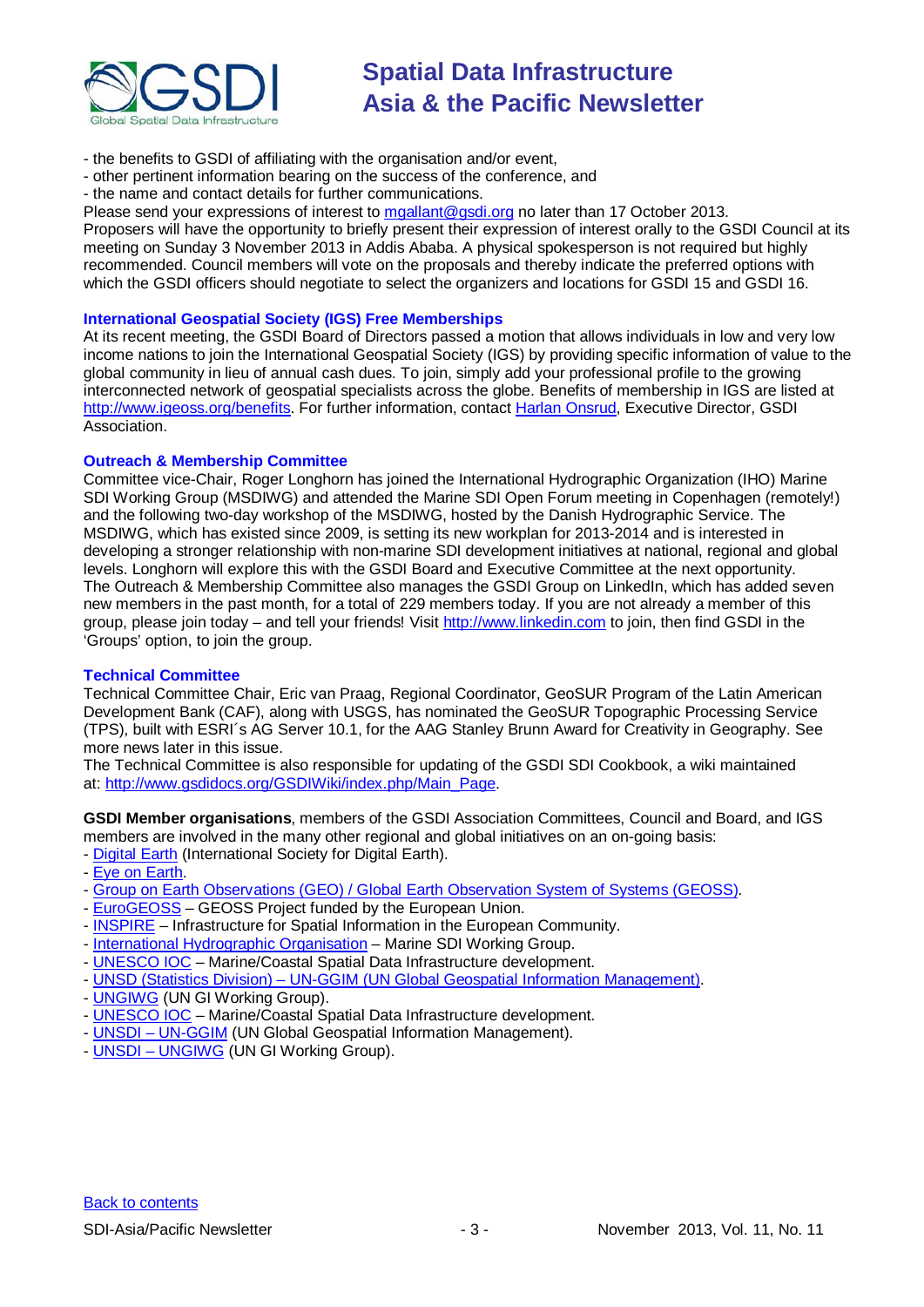

### **SDI News, Links, Papers, Presentations**

#### <span id="page-3-0"></span>**Promote Asia Forum to GSDI members**

[Upcoming OGC TC/PC event.](http://www.ogc.org.tw/) On December 2nd to 6th in India, OGC will hold a TC/PC meeting, and a session of Asia Forum will be held by Dr. Chou and GIS Research Center. Membership is not required to attend the Asia Forum. Anyone who is interested in geospatial and interoperability issues is welcomed. This is a great opportunity to have people discussing interoperability issues among Asia countries. Also, it's a chance to promote GSDI. [Further details.](http://www.ogc.org.tw/en/News/Detail20131203)

#### [Back to contents](#page-0-0)

## **SDI Spotlight**

<span id="page-3-1"></span>

This month's "Spotlight" feature is from Sam Amirebrahimi who previously completed his MSc(GIT) at the University of Melbourne and holds a MBA degree. He is currently a PhD candidate in the Centre for Spatial Data Infrastructures and Land Administration, the University of Melbourne.





**A 3D approach for flood damage assessment of Buildings in Urban Environments**

Flood Damage Assessment (FDA) is considered as one of the key components of modern risk-based methods in the field of flood design and risk management. Currently, the common approaches of FDA utilize damage curve method or post-flood damage investigation using surveys of the affected properties and interviews. These methods contain significant level of uncertainty as the damage curves assess the damage in a probabilistic way and generally ignore the unique characteristics of the buildings since it generalizes and approximates buildings into classes. On the other hand, the post-flood damage assessment is labor-intensive and time consuming; and factors such as perception of the damage data collectors may affect the consistency and accuracy of the collected data or result in potential errors in the outcomes. These may not be an issue if the application is at large-scale and include large number of buildings at city, catchment, or even national levels. However, as the scope of analysis becomes smaller and individual or small number of buildings may be the focus of the investigation, generalizing and approximating buildings results in uncertainties in the outcomes and inaccuracies rooted in ignoring the uniqueness of the buildings in terms of their structural and non-structural aspects. Hence, the effectiveness of the existing approaches at small-scale is arguable and sometimes they are inadvisable for this scale of analysis (Pistrika & Jonkman, 2010).

On the other hand, applications of 3D technologies such as virtual 3D city models and Building Information Models (BIM) are increasing in the urban environments. They have formed a paradigm shift in analysis and visualization from traditional 2D approaches into sophisticated 3D methods for a variety of applications, such as urban planning and sustainable development (Amirebrahimi & Rajabifard, 2012; Kolbe, Groger, & Plumer, 2005); disaster management and emergency response (Kwan & Lee, 2005); land and property management (Ross, Kleinschmidt, Dollner, & Kegel, 2007 ; Shojaei, Kalantari, Bishop, Rajabifard, & Aien, 2013); and hazard and environmental mapping (Kemec, Duzgun, Zlatanova, Dilmen, & Yalciner, 2010; Stoter, De Kluijver, & Kurakula, 2008). The flood damage assessment is an area which can significantly benefit from the 3D models. Such rich sources of information can provide accurate data about buildings, their complex structures and their relationships with the surrounding environment beyond the capabilities of the one- or two-dimensional spatial information. The use of such information sources may eliminate the need for assumptions about the buildings components and generalization and the damage can be assessed using unique components of each building. In this way, less uncertainty can be resulted in the results; and if smaller the uncertainty means more accuracy, this approach provides a more accurate FDA for buildings at micro-level assessments.

My research has proposed a new 3D approach for FDA that utilizes 3D spatial information about buildings in the urban context. Such data are used in the analysis of the impacts of flood on a building for assessment of the structural damage to the building and their quantification using appropriate methods. A 3D visualization of the damages can be facilitated using this method to provide a more comprehensive picture to the relevant decision makers.

For further information, please contact the author at [amis@unimelb.edu.au.](mailto:amis@unimelb.edu.au)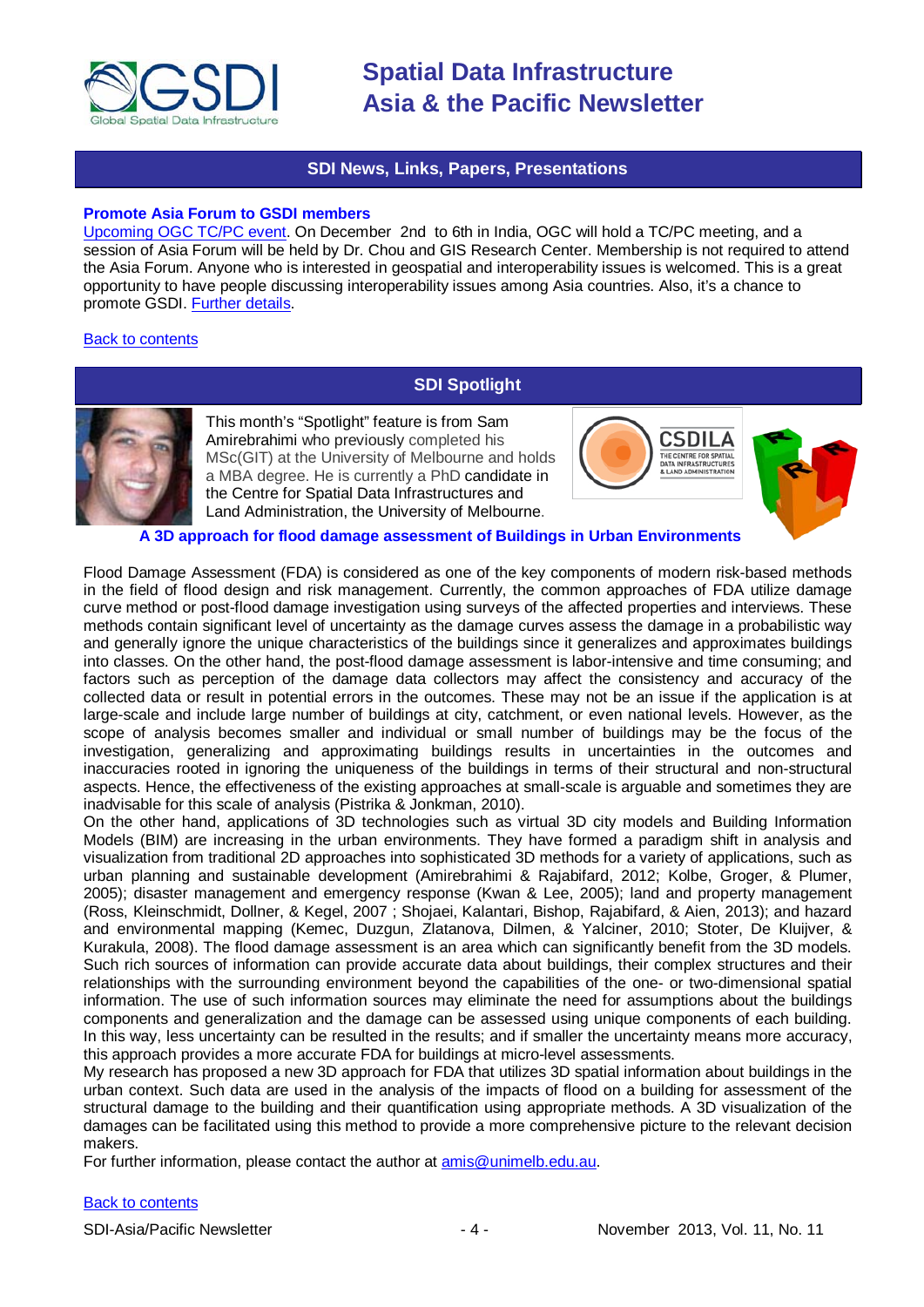

#### **References**

- Amirebrahimi, S., & Rajabifard, A. (2012). *An Integrated Web-based 3D Modeling and Visualization Platform to Support Sustainable Cities*. Paper presented at the Proceeding of the XXII International Society for Photogrammetry & Remote Sensing Congress, Melbourne, Australia.
- Kemec, S., Duzgun, H. S., Zlatanova, S., Dilmen, D. I., & Yalciner, A. C. (2010, 15-20 June 2010). *Selecting 3D Urban Visualization Models for Disaster Management: Fethiye Tsunami Inundation Case.* Paper presented at the 3rd International Conference on Cartography and GIS, Nessebar, Bulgaria.
- Kolbe, T. H., Groger, G., & Plumer, L. (2005). *CityGML – Interoperable Access to 3D City Models.* Paper presented at the Proceedings of the first International Symposium on Geo-Information for Disaster Management, Deflt, Netherlands.
- Kwan, M.-P., & Lee, J. (2005). Emergency Response after 9/11: the Potential of Real-time 3D GIS for Quick Emergency Response in Micro-Spatial Environments. *Computers, Environment and Urban Systems, 29*, 93-113.
- Pistrika, A. K., & Jonkman, S. N. (2010). Damage to residential buildings due to flooding of New Orleans after hurricane Katrina. *Journal of Natural Hazards, 54*, 413–434.
- Ross, L., Kleinschmidt, B., Dollner, J., & Kegel, A. (2007 ). *Geovirtual urban environments as media for communication of information related to managing urban land.* Paper presented at the 2nd International Conference on Managing Urban Land, Freiberg, Saxony.
- Shojaei, D., Kalantari, M., Bishop, I., Rajabifard, A., & Aien, A. (2013). Visualization requirements for 3D cadastral systems. *Journal of Computers, Environment and Urban Systems, 41*, 39–54.
- Stoter, J. E., De Kluijver, H., & Kurakula, V. (2008). 3D noise mapping in urban areas. *International Journal of Geographic Information Science, 22*(8), 907-924.

The editors remind our subscribers and readers that we welcome contributions for the *Spotlight* feature.

#### <span id="page-4-0"></span>[Back to contents](#page-0-0)

### **GIS Tools, Software, Data**

#### **[A new antenna design could make GPS significantly more reliable](http://www.technologyreview.com/news/519811/a-cure-for-urban-gps-a-3-d-antenna/?utm_campaign=newsletters&utm_source=newsletter-daily-all&utm_medium=email&utm_content=20131009)**



Good GPS readings are hard to get in cities because of the multipath phenomenon: signals from positioning satellites bounce off buildings and other structures. That confuses GPS receivers, which calculate their location by knowing exactly how long it took for signals to arrive from satellites overhead.

The Air Force Institute of Technology is now trying to tackle that problem with an antenna able to recognize and ignore multipath GPS signals. The project builds on a design invented by Locata, a company based in Canberra, Australia. The institute is testing the company's soccer-ball-sized proof-of-concept prototype, and plans to adapt it into versions that could conform with the frame of a Humvee or aircraft, or be built into helmets.

Source: MIT Technology Review

#### **[Mapping the 'Time Boundaries' of a City](http://www.theatlanticcities.com/technology/2013/10/mapping-time-boundaries-city/7221/)**

Maps don't typically convey time very well. They're static snapshots of a moment in history. They tell you *what* exists, not when people go there, or how the value of a place might be tied to time – whether it's a nightlife district or a public park most popular with early-morning joggers.

We've come across a handful of animated maps that do a good job combining time and space, frequently using either transit data or geo-tagged social-media hits. Now a new project, called Geographies of Time, is trying to do something similar with a more typical two-dimensional map. The effort is part of a broader EUfunded project called UrbanSensing that's building platforms to detect patterns in how people use urban spaces. With Geographies of Time, the researchers wanted to erase how we typically think of boundaries within cities – between neighborhoods, for instance – and replace them with new ones dictated by time. Which parts of a city come alive between midnight and 3 a.m.? How about at lunch time? And what might those patterns tell us about how individual places – and whole cities – are experienced differently over the course of a day? Source: The Atlantic "Cities": Maps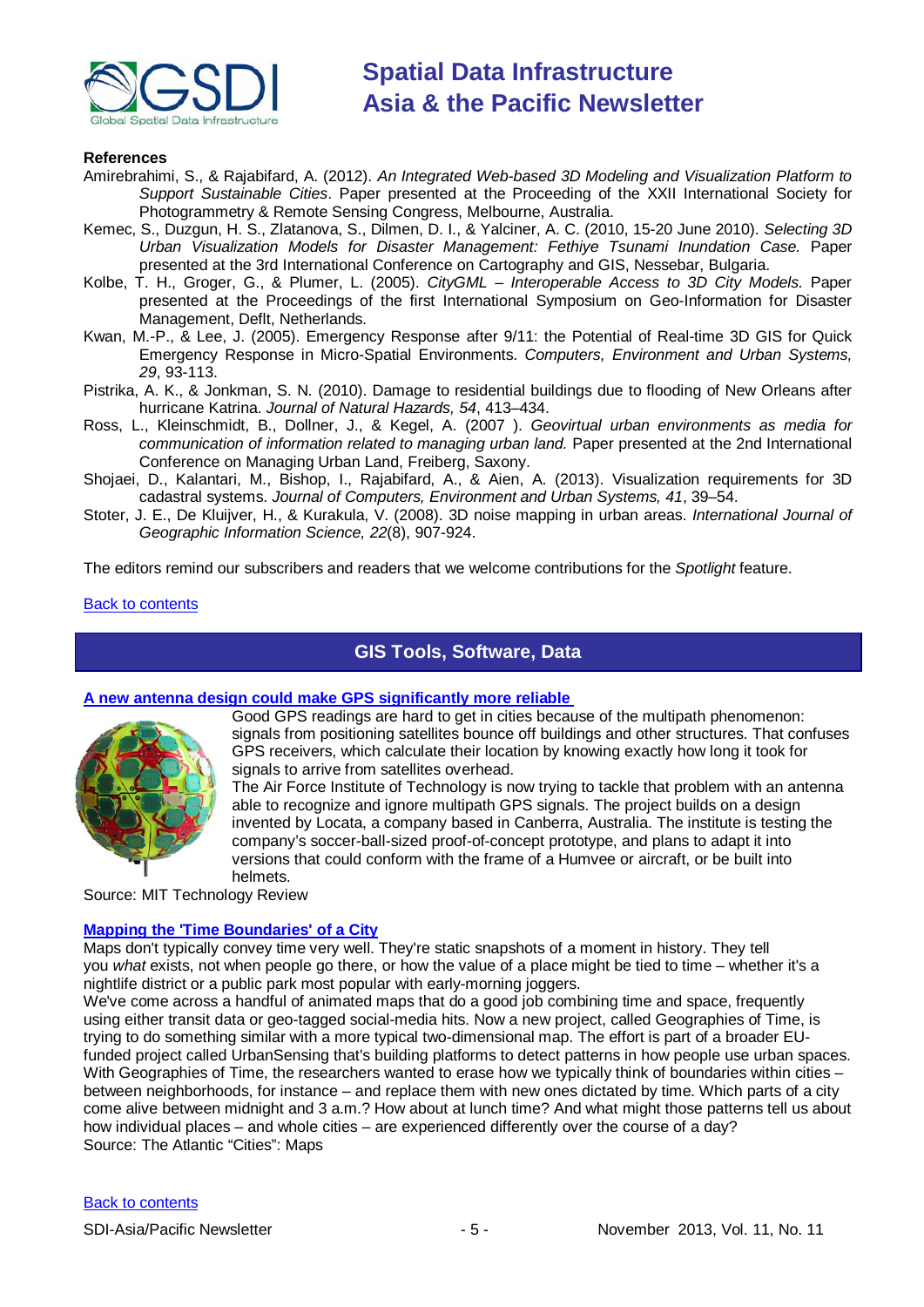

#### **[Australian Wildfires Map](http://www.esri.com/services/disaster-response/wildlandfire/australian-wildfires-map)**

Numerous bushfires in New South Wales, Australia are currently threatening communities near Sydney. View an interactive map of wildfire locations and warnings via streaming data from MODIS and other sources. See the real-time effects of the fires via social media posts. To change the search terms, go to the Social menu, click the settings icon, and update the keyword. Source: esri.com



#### **SEE ALSO: [Google's Crisis Map: can technology save us from nature?](http://theconversation.com/googles-crisis-map-can-technology-save-us-from-nature-19537?utm_medium=email&utm_campaign=Latest+from+The+Conversation+for+28+October+2013&utm_content=Latest+from+The+Conversation+for+28+October+2013+CID_5b32b76f67224636bd6b58761)**

In late October, Google launched a **[Google Crisis Map application](http://google.org/crisismap/2013-nsw-bushfires)** that shows information about bushfires across five Australian states and territories.



According to Google, the project's goal is to provide easily accessible and reliable information about the location of current fires, their size, listings of fire warnings, as well as to issue **[alert messages](http://google.org/publicalerts)** to users.

Other data provided by Google's Crisis Map application will provide information on how to stay safe in fire threat areas, whether the fire is under control and which regional emergency response agency is responding to the crisis.

While working with fire authorities across Australia, the Crisis Map is able to receive updates about fires that can be accessed with any device connected to the web.

Source: The Conversation

#### **Effective April 13, 2014, government stops lithographic printing of NOAA nautical charts May be replaced by PDFs**

The National Oceanic and Atmospheric Administration announced Tuesday that to save money, the government will stop turning out the traditional brownish, heavy paper maps after mid-April 2014.

*What is the difference between a "lithograph" chart, a Print-on-Demand chart, and a PDF chart?* 

• The NOAA lithograph chart is the traditional paper chart. The federal government prints each chart in large print runs at the time of a new edition, and keeps it in stock until purchased. After a mariner buys a lithograph chart, they must make corrections by hand; this can entail hundreds of corrections through many years (until the next edition).

• The Print-on-Demand chart is available from companies that have an agreement with NOAA. POD charts contain corrections released in the weekly Notice to Mariners up to the actual date of printing.

● The PDF\* chart is a chart that may be viewed on screen or printed. The PDF chart, like the Print-on-Demand chart, depicts corrections released in the latest weekly Notice to Mariners at the time it is posted to our website. (\*PDF is the Portable Document Format developed by Adobe Acrobat. The PDF "reader" can be downloaded free from [http://get2.adobe.com/reader/](http://get2.adobe.com/reader))

Source: [NOAA Press Release](http://www.nauticalcharts.noaa.gov/staff/docs/FAQ%20lithographic%20chart%20announcement.pdf) (PDF), [GISuser blog,](http://blog.gisuser.com/2013/10/24/noaa-printed-maps-be-going-the-way-of-pdf/) and [MyFoxNY.com](http://www.myfoxny.com/story/23758129/ahoy-mateys-us-to-stop-printing-nautical-charts#ixzz2iagqFoW1)

#### <span id="page-5-0"></span>[Back to contents](#page-0-0)

### **News from abroad**

*"This section has been included to highlight some of the developments happening outside the region which demonstrate SDI in action.*

#### **[Uzbekistan: national GIS part of e-Government strategy](http://www.uzdaily.com/articles-id-24923.htm)**

Uzbekistan is planning to implement its national geographic information system. The GIS is a part of the e-Government project. It is aimed at developing satellite geodetic network, unified computerised system of the state cadastre and property registration.

Earlier, the Government of Uzbekistan and Export-Import Bank of Korea signed an agreement on provision of a soft loan of \$15 million for 40 years for implementation of this project. Recently, President Islam Karimov signed a resolution for implementation of the project titled *Establishment of the National Geographic Information System*. The period of implementation of the project will last for four years (2013-2017). The project will create a multi-purpose information system to provide national integrated accounting and assessment of natural and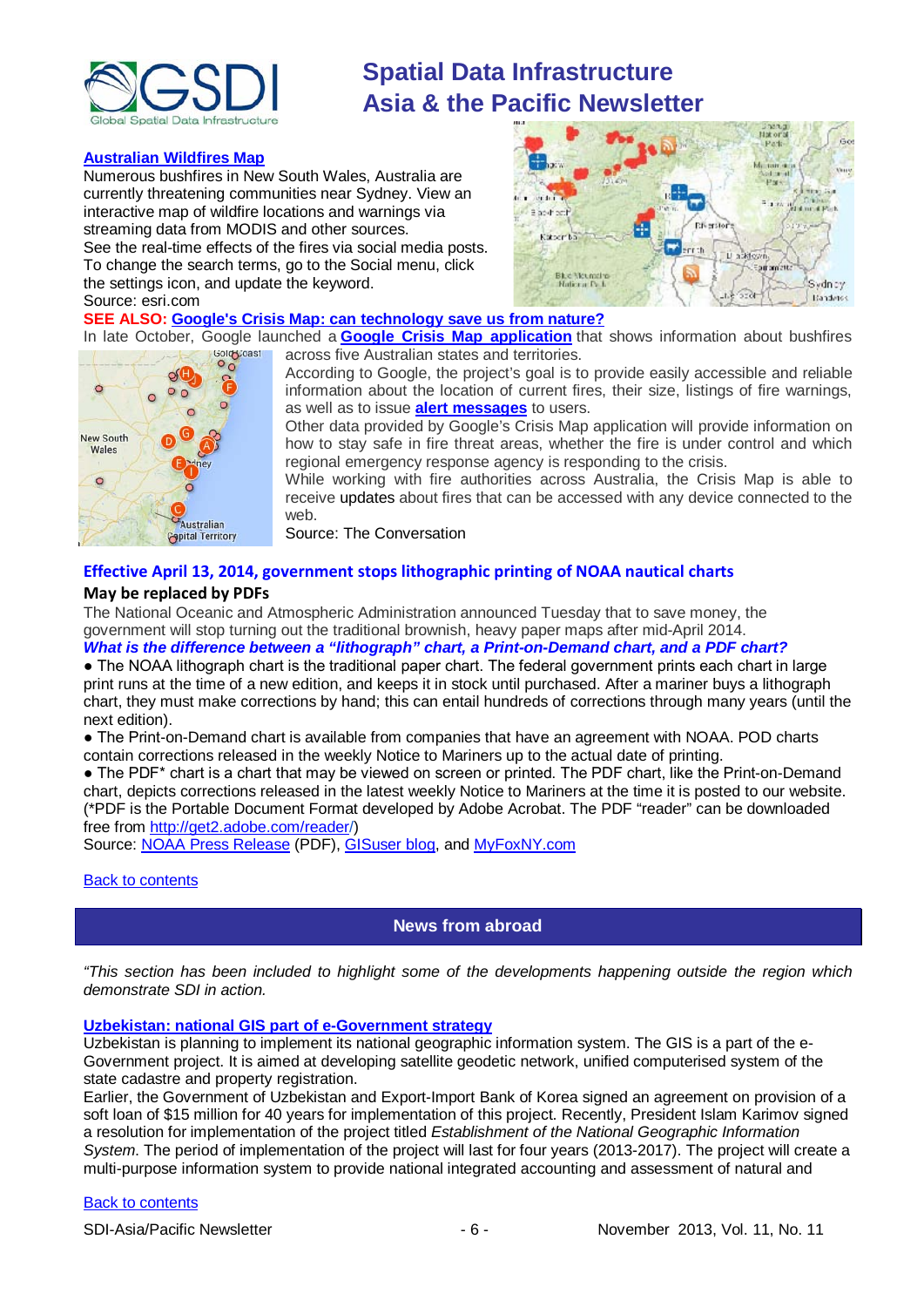

economic potential of the country. It will also ensure operational provision of cadastral information for public authorities, businesses and individuals.

The National Center of Geodesy and Cartography (NCGC) of Uzbekistan was a recipient of a 2011-2012 GSDI Association Small Grant, consisting of a cash award and offer of professional services from GISCorps. The title of the project was "Stakeholder Analysis of Institutions in Uzbekistan Involved State Cadastres in Order to Increase Awareness on Implementation of Spatial Data Infrastructure." Th[e final report](http://memberservices.gsdi.org/files/?artifact_id=1210) from the project and appendices are available online at the GSDI website. Appendices appendices are available online at the GSDI website.

See also: *[Creation of a National Geographic Information System for Uzbekistan](http://inspire.jrc.ec.europa.eu/events/conferences/inspire_2010/presentations/249_pdf_presentation.pdf)* (2010)

#### **The Plain Maths of Disaster Preparedness – [Every Dollar spent saves 5 dollars in Future Losses](http://www.theatlanticcities.com/politics/2013/10/plain-math-disaster-preparedness-every-dollar-we-spent-saved-five-dollars-future-losses/7160/)**

The Great Flood of 1993, in which the Missouri and Mississippi rivers and their tributaries overran their banks, caused \$15 billion in property damage, killed more than 30 people, destroyed entire towns and millions of acres of crops.

In 1995, it flooded again, and guess what? Not one dollar was spent on recovery."

A subsequent cost-benefit analysis showed the magnitude of the return on the investment made in disaster mitigation. "Every dollar we spent saved five dollars in future losses," said Witt. "And it saved lives. That's a big deal."

Source: Atlantic "Cities"

#### **[Niger: herding from space](http://www.esa.int/Our_Activities/Observing_the_Earth/Herding_from_space)**

In southern Niger's Aguie Department, the International Fund for Agricultural Development (IFAD) has been working to ensure food security and support small-scale rural producers. To help their monitoring activities, IFAD uses maps created from high-resolution satellite data for land cover, land use and change detection.

While preparing these maps, a team from the geo-information service provider GAF pinpointed the importance and localisation of a network of corridors that do not correspond to the regular road maps, but show passages for livestock.

This network links pastures, water points and grazing areas both in villages and farmland. Established to prevent conflicts between farmers and herders over the use of land and scarce water resources, the corridors are regulated by the Rural Code – a national law defining the rights to land use by pastoralists.

Analysing these corridors yields detailed insight into livestock movement in the region. This information can help IFAD with agricultural development and project planning in the areas of water supply, forage supply, livestock markets and the cross-border transfer of animals.

See also: [GAF AG earth observation technology for IFAD supports rural development projects in Niger.](http://www.gaf.de/content/gaf-ag-earth-observation-technology-ifad-supports-rural-development-projects-niger)

#### **[Russia: Open landscape partnership program hitting the road](http://press.scanex.ru/index.php/en/component/k2/item/4171-open)**

An innovation partnership program 'Open Landscape' officially started on October 1, 2013. Founding members of the Open Landscape program include: ScanEx Research and Development Center and NGO, Transparent World, together with the World Bank, the World Resources Institute, members of the Global Forest Watch 2.0 and the Global Tiger Initiative. The program is supported by DigitalGlobe, NASA, and other satellite imagery data providers.

The aim of the Open Landscape program is to strengthen the public's ability to monitor environmental "hot spots" and protected heritage sites across our planet. To monitor these protected heritage sites the program plans to use multi-temporal high resolution satellite images managed by crowd mapping volunteers from around the world using open sourced monitoring tools.

The "Open Landscape" program will engage local universities and non-profit organizations in Russia. They will also include organizations outside of Russia experienced in land-use monitoring(national parks, other protected natural areas, municipalities, departments of regional planning, local forest subdivisions and hunting farms) who are interested in the responsible management of critical habitat areas.

The "Open Landscape" program will provide:

- Access to the Transparent World portal with sets of high resolution satellite images for the areas of interest with simplified licensing terms:

- User-friendly software for visualization of satellite imagery for monitoring purposes

- Training on the basic use of data, analysis, and interpretation of satellite images, as well as crowd-mapping. The materials obtained after the first stage of the "Open Landscape" program will be published on the <http://www.openlandscape.info/> portal.

Source: RDC ScanEx press release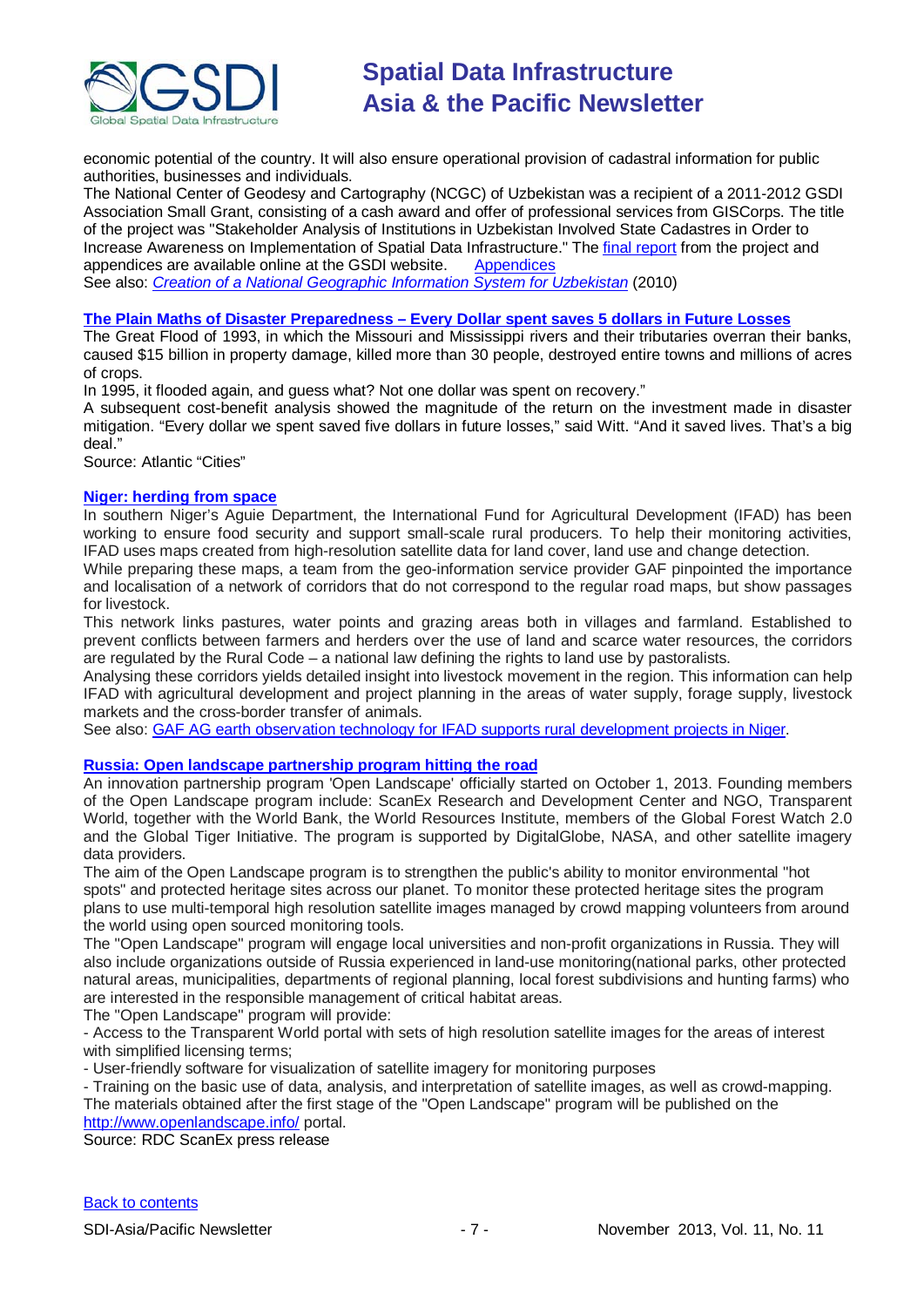

### **[50th ICA-OSGeo Lab established at Fondazione Edmund Mach \(FEM\), Italy, and new GeoforAll website](http://www.osgeo.org/node/1393)  [launched](http://www.osgeo.org/node/1393)**

#### **Related URLs:**

[OSGeo Educational wiki page](http://wiki.osgeo.org/wiki/Edu_current_initiatives#2.29_Continue_to_expand_the_ICA-OSGeo_Network) - [ICA-OSGeo Labs new website](http://www.geoforall.org/) [New Lab homepage](http://gis.cri.fmach.it/)

#### The launch of the **new website of the ICA-OSGeo lab initiative**.

The motto of ICA-OSGeo Labs initiative is **"Geo For All."** By combining the potential of e-learning tools and open source geospatial software, the academic community can strengthen education in GIScience providing students with holistic education covering open source, open standards, and open data in geospatial technology. The widespread application of e-learning tools and open source GIS will increase access to GIS education. Free and open GI software helps make geospatial education available to students from economically poor backgrounds worldwide (removing the need for high cost proprietary GI software). Our key aim is to make it possible for students in developing and poor countries to be also able to get geospatial education. We also will be starting work on "Train the Trainer" GIS programs for school teachers all over the world. It is very important to have open source GIS and standards (OGC, ISO TC 211) based solutions to achieve widespread application of geotools at grassroots level especially in developing countries. Open source GIS provides accessibility, low cost solutions and lowers the entry barriers for the use of geospatial technologies for all. We look forward to working with you all for making geospatial education and opportunities accessible to all. [More details](http://www.geoforall.org/) of the [website and mission.](http://www.geoforall.org/)

**ALSO** The 50th ICA-OSGeo Lab has been established at the **GIS and Remote Sensing Unit (Piattaforma GIS & Remote Sensing, PGIS), Research and Innovation Centre (CRI), Fondazione Edmund Mach (FEM), Italy**. CRI is a multifaceted research organization established in 2008 under the umbrella of FEM, a private research foundation funded by the government of Autonomous Province of Trento. CRI focuses on studies and innovations in the fields of agriculture, nutrition, and environment, with the aim to generate new sharing knowledge and to contribute to economic growth, social development and the overall improvement of quality of life.

The mission of the PGIS unit is to develop and provide multi-scale approaches for the description of multidimensional biological systems and processes. Core activities of the unit include acquisition, processing and validation of geo-physical, ecological and spatial datasets collected within various research projects and monitoring activities, along with advanced scientific analysis and data management. These studies involve multi-decadal change analysis of various ecological and physical parameters from continental to landscape level using satellite imagery and other climatic layers. The lab focuses on the geostatistical analysis of such information layers, the creation and processing of indicators, and the production of ecological, landscape genetics, eco-epidemiological and physiological models. The team pursues actively the development of innovative methods and their implementation in a GIS framework including the time series analysis of proximal and remote sensing data.

The GIS and Remote Sensing Unit (PGIS) members strongly support the peer reviewed approach of Free and Open Source software development which is perfectly in line with academic research. PGIS contributes extensively to the open source software development in geospatial (main contributors to GRASS GIS), often collaborating with various other developers and researchers around the globe. In the new ICA-OSGeo lab at FEM international PhD students, university students and trainees are present.PGIS is focused on knowledge dissemination of open source tools through a series of courses designed for specific user requirement (schools, universities, research institutes), blogs, workshops and conferences. [Details about the GIS and Remote Sensing Unit.](http://gis.cri.fmach.it/)

**Open Source Geospatial Foundation (OSGeo)** is a not-for-profit organisation founded in 2006 whose mission is to support and promote the collaborative development of open source geospatial technologies and data. **International Cartographic Association (ICA)** is the world authoritative body for cartography and GIScience.

#### **[Campaign to map earthquake faults has slowed to](http://www.latimes.com/local/la-me-adv-earthquake-fault-law-20131020,0,1297014.story) a crawl**

After the 1971 Sylmar earthquake, California began an ambitious effort to map hundreds of faults. But since 1991, only 23 have been drawn.

Over the next two decades, officials published 534 maps of active earthquake faults. New construction was prohibited on top of these fissures because previous quakes showed that buildings could be torn apart during violent shaking.

But the mapping campaign has slowed to a crawl — with many dangerous faults still undocumented. Since 1991, only 23 have been drawn. Because of budget cuts, none were completed between 2004 and 2011, according to records reviewed by The Times.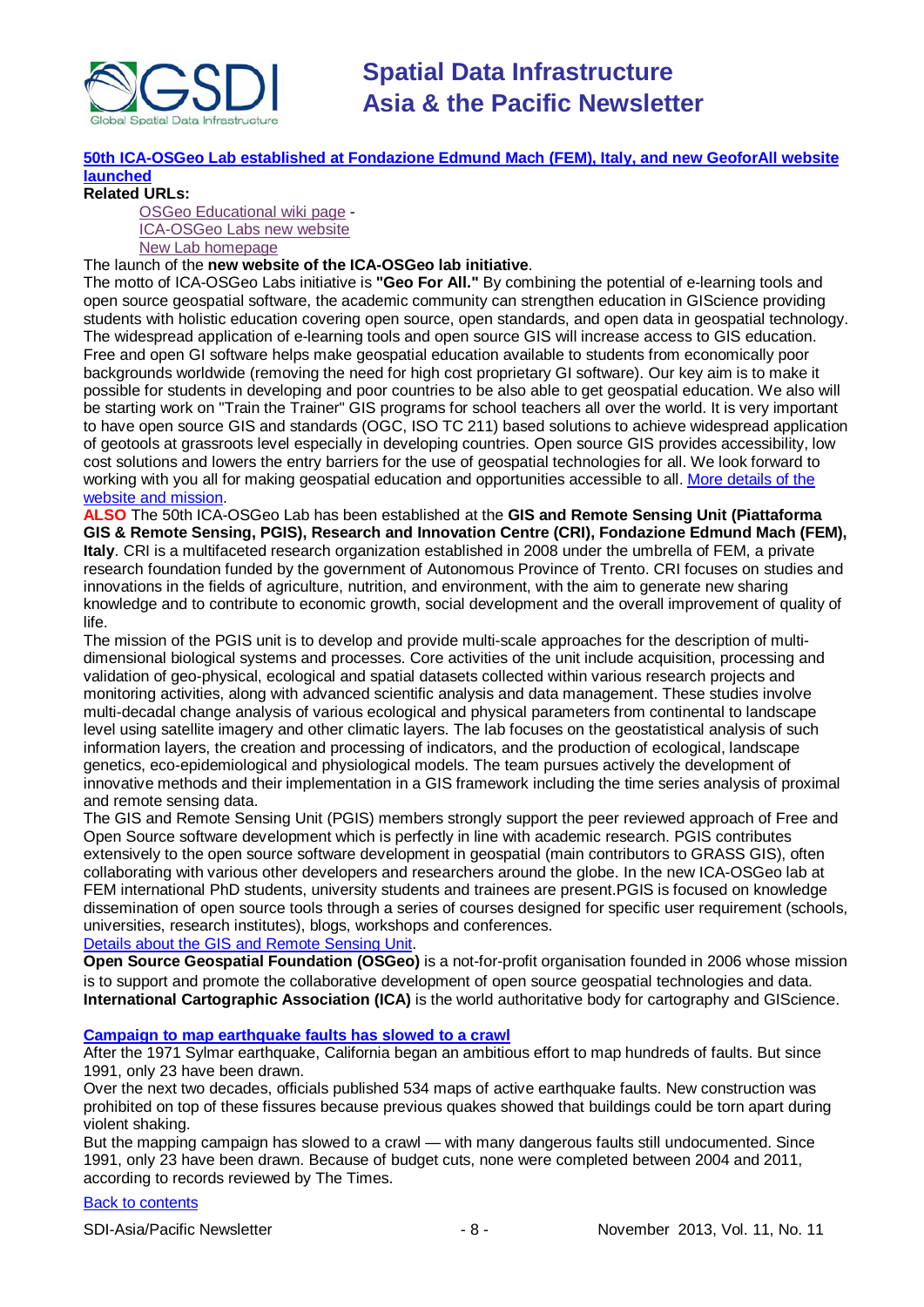

State officials said there are still about 300 maps to draw and even more to revise — including some in heavily populated areas of Southern California. That represents about 2,000 miles of faults statewide. The slow pace affects public safety. The ban on building atop faults is enforced only for those formally mapped by the state; the regulations don't cover faults not on California's official map. Source: Los Angeles Times

#### **[ServiceOntario and Teranet Recognized for Improving Land Registration System Using GIS](http://www.amerisurv.com/content/view/11942/)**

Paper registry maps are now a thing of the past in Ontario. ServiceOntario and Teranet have developed and implemented eMap, a new central map viewer that allows land registry information to be accessed online. Built using Esri's geographic information system (GIS) technology, eMap provides up-to-date, detailed information on 6 million properties in Ontario. It replaces paper registry maps, significantly reducing costs and increasing the efficiency of the land registration process. For their outstanding GIS application, Esri Canada has presented ServiceOntario and Teranet with an Award of Excellence.

Source: The American Surveyor newsletter

#### **OGC PRESS RELEASE, 1 November 2013, For Immediate Release [Contact](mailto:info@opengeospatial.org) Contact Contact The OGC requests comment on the candidate "I15" standard providing ebRIM extension to OGC Catalog Services Interface Standard**

The Open Geospatial Consortium (OGC®) is seeking comments on the candidate OGC standard, "OGC I15 (ISO19115 Metadata) Extension Package of the OGC Catalogue Services 2.0 (CS-W) ebRIM Profile." The OGC Catalogue Services Standard establishes a general framework for implementing catalogue services used for publishing and discovering geospatial data and geoprocessing services.

The candidate I15 standard provides an extension package aligned with the ebRIM application profile of CS-W for the cataloguing of data and services whose metadata implements ISO geospatial metadata standards. The I15 Extension Package defines mechanisms that allow an ebRIM catalogue to manage and search ISO conformant metadata in ways that enable arbitrary, complex and deep searches involving multiple metadata elements.

The draft standard was initially produced during the ESA HMA (Heterogeneous Missions Accessibility) initiative (HMA) and related projects. The OGC OWS-9 testbed initiative tested the draft standard and provided input. Download the candidate OGC I15 (ISO19115 Metadata) Extension Package of the OGC Catalogue Services 2.0 (CS-W) ebRIM Profile at [http://www.opengeospatial.org/standards/requests/114.](http://www.opengeospatial.org/standards/requests/114)

#### **Comments are due by 30 November 2013.**

Once approved by the OGC Membership, all OGC standards are free and publicly available. The OGC is an international consortium of more than 475 companies, government agencies, research organizations, and universities participating in a consensus process to develop publicly available geospatial standards. OGC Standards support interoperable solutions that "geo-enable" the Web, wireless and locationbased services, and mainstream IT. OGC Standards empower technology developers to make geospatial information and services accessible and useful with any application that needs to be geospatially enabled. [Visit the OGC website.](http://www.opengeospatial.org/contact)

#### **[Google Trekkers tasked with capturing images of Florida's beaches for Google Maps](http://www.news-press.com/article/20131021/COLUMNISTS14/310210023/Southwest-Florida-shoreline-will-soon-appear-Google-Maps?gcheck=1)**



Soon, people around the world will be able stroll Southwest Florida beaches virtually. It's coming courtesy of a Google and Visit Florida photo-mapping project that documented Lee and Collier county shorelines last week. The statewide campaign ends with a splash on Miami's famed South Beach early next month. The end result will be 360-degree panoramic views of Florida beaches — some 825 miles of them — available to Web surfers 24/7. Think Google Street View, in which users see places they are going before they arrive, minus the streets. The photo crews , called trekkers, walk the

beaches carrying 15 cameras embedded in a watermelon-size orb perched just above their heads. Source: NewsPress.com

#### **[Why Using the Word Geomatics Sucks in Canada](http://www.gogeomatics.ca/magazine/why-using-the-word-geomatics-sucks-in-canada.htm#!)**

GoGeomatics asked a number of distinguished Canadian writers to share their thoughts on a controversial subject. It asked them to think about whether or not we should continue to use the word "geomatics" to describe our industry and sector, or if we should look to a more fitting alternative. We now have four well-though out articles on this subject.

Source: GoGeomatics Canada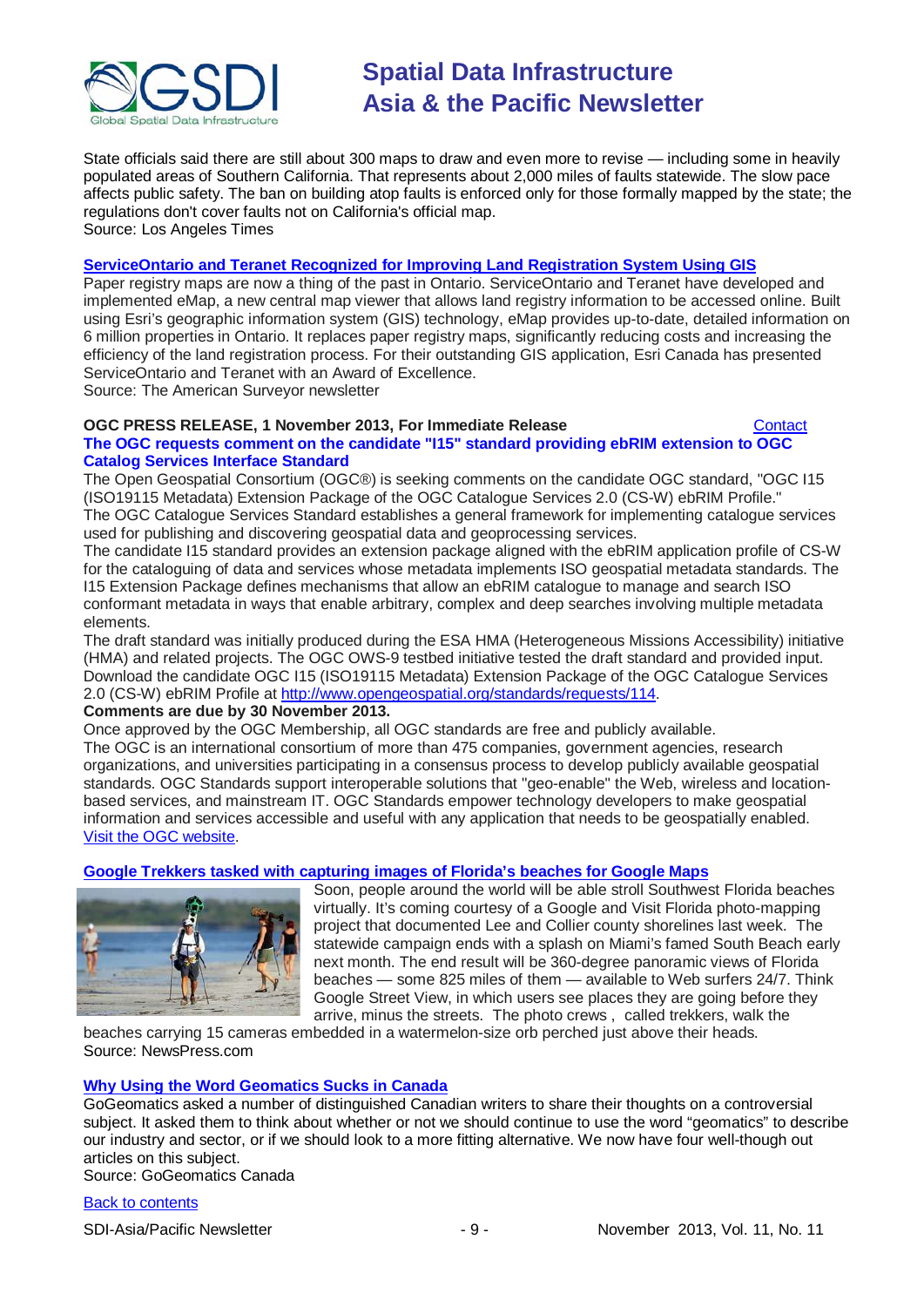

#### **[Mapping the World's](http://www.theatlanticcities.com/commute/2013/10/mapping-deadliest-roads-world/7266/) Deadliest Roads**

Where on the planet are you most likely to perish in an implosion of crumpled metal and flying glass? The Pulitzer Center on Crisis Reporting has the answer with this grimly fascinating tour of world traffic safety, titled (in the best learner's-ed shock-video manner possible) the ["Roads Kill Map.](http://roadskillmap.com/)" Open it up and you'll find the globe washed in sickly shades of olive and yellow, with the darkest hue representing the highest number of road deaths (more than 30 per 100,000 people).

Source: The Atlantic "Cities": Maps

#### <span id="page-9-0"></span>[Back to contents](#page-0-0)

### **Articles**

#### **A spatial statistical study on upscaling in the SDI framework: the case of yield and poverty in Burkina Faso**

[PhD Defence by Mr Muhammad Imran,](http://www.itc.nl/Pub/Events-Conferences/2013/October/PhD-Defence-Mr-Muhammad-Imran.html) ITC (University of Twente) Department of Earth Observation Science Cropping conditions in West-Africa are highly spatially and temporally variable. Because of this, a variety of computational models have been developed based on understanding agricultural processes at different spatial scales. Farmers and extension workers need scientific tools that allow accessing, combining, and assessing data and models to obtain sustainable solutions at a farm location. Ideally such tools should be part of an agricultural spatial data infrastructure (SDI) so that wall to wall services are possible. In this work, we carried out four studies that support the creation of such an agricultural SDI in Burkina Faso.

To access the dissertation, [click here.](http://www.itc.nl/library/papers_2013/phd/imran.pdf)

#### <span id="page-9-1"></span>[Back to contents](#page-0-0)

### **Books and Journals (including Videos and Web publications)**

#### **CALL for PAPERS: [Special Issue "NeoGeography and WikiPlanning 2014"](http://www.mdpi.com/journal/futureinternet/special_issues/neogeography-wikiplanning-2014)**

A special issue of Future Internet

#### **Deadline for manuscript submissions: 15 March 2014**

The special issue will examine the creation, diffusion, and use, through the web, of geographic information and focuses particularly on the Web 2.0 phenomenon, so as to understand how the interaction between producers and non-expert users can modify the traditional fundamentals of map making, which is one of the most ancient forms of human expression. Other than IT and spatial experts (or spatially aware professionals or academics), the issue's topic should be attractive for people not directly dealing with such 2.0 spatial issues, but who are active as scholars in spatially related disciplines (*i.e.*, geography, geoscientists, spatial economists, spatial planners, *etc*.). These scholars can contribute with a vision on the role of the "traditional" mainstream subject and their relationship with such new instruments and tools.

The special issue represents an opportunity for provocative debate and reflection on the roles of both traditional disciplines*(e.g*., geography, economics, planning, *etc*.) and of new ones (*e.g.*, GI sciences, image processing, *etc.*) in comparison with the bottom-up blossoming of uncontrolled, nearly anarchical geographical expressions.

#### **D\_City manifesto**

The Group on Earth Observations (GEO) has sponsored two print runs of the D\_City manifesto: the world's first comprehensive 'snapshot' report on efforts to create a networked environmental monitoring system. Warmly received by several hundred geospatial scientists attending the latest International Society for Digital Earth (ISDE) conference in Kuching, Malaysia in September 2013, the [D\\_City: Digital](http://dcitynetwork.net/manifesto) Earth | Virtual Nations | Data [Cities](http://dcitynetwork.net/manifesto) report also is being commended by publishers and editors of the top three international geospatial trade publications [\(Geospatial](http://www.geospatialworld.net/Company/PView.aspx?id=707_Article) World, [Sensors and Systems,](http://www.sensorsandsystems.com/index.php?Itemid=1502&catid=53&id=31311&option=com_content&view=article#sthash.LCjEjTtP.dpuf) and [Apogeo](http://apogeospatial.com/images/apogeo_su2013_lowres.pdf) Spatial), the science and development network (SciDev.Net), architecture book publishers [Actar,](https://www.facebook.com/actar.publishers) and the quarterly journal for city governments (Cities Today). They are all supporting different aspects of the emerging 'Science for Cities' and 'Data Cities' movement.

[Back to contents](#page-0-0) Shortly before the ISDE conference, GEO and the ISDE issued a joint media [release](http://dcitynetwork.net/wp-content/uploads/2013/09/GEOISDE-Data-Cities-press-release.pdf) announcing GEO's approval of the report, which was co-edited by two founders-leaders of the ISDE's digital cities working party, Davina Jackson and Richard Simpson. They collaborated on D\_City (the 'D' being defined as 'dynamic digital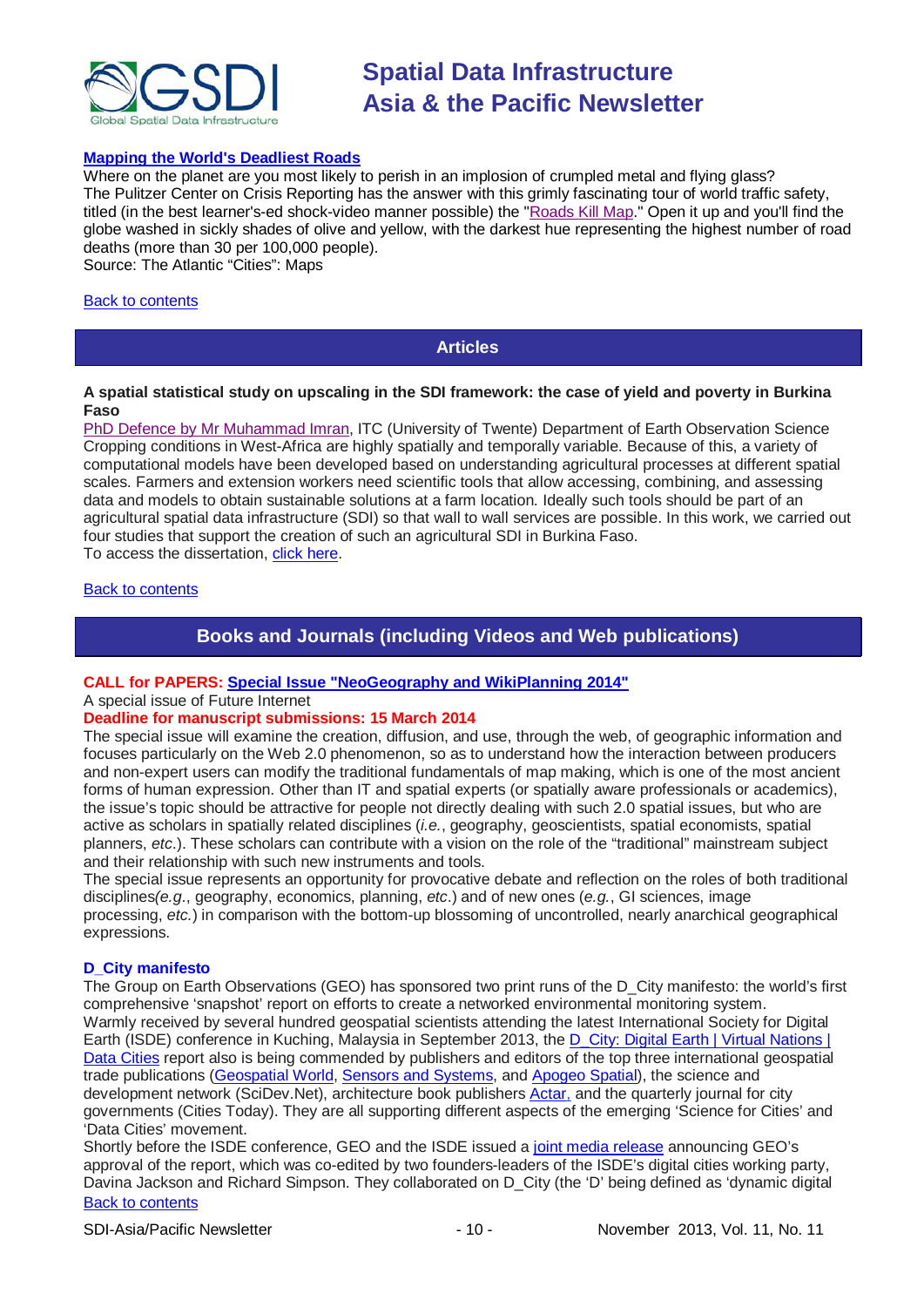

data design for decent development') to help educate next generation urban development professionals about effective ways of using geospatial technologies.

The D\_City report can be read and downloaded at **dcitynetwork.net/manifesto**. It has been online since early 2012. The current update includes a 'Postscript' summary of latest advances supporting the GEO-co-ordinated 'global Earth observations system of systems' (GEOSS) project. These recent ventures include the International Council for Science's Future Earth project and programs promoting cities and the emerging 'space economy' at the Organization for Economic Co-operation and Development.

—Geospatial World has published an interview with D\_City co-editor and 'network catalyst' Davina Jackson, on its ['Asia Geospatial Digest'](http://www.geospatialworld.net/Interview/ViewInterview.aspx?id=30665) site

**[GSDI and IGS Global News, Volume 3 Number 9 for 2013 \(October 2013\)](http://www.gsdi.org/newsletters#GSDI) (PDF)**

**[MMA Location Terminology Guide](http://www.mmaglobal.com/location-terminology-guide)**

**[World Disasters Report 2013: Focus on technology and the future of humanitarian action](http://www.ifrc.org/PageFiles/134658/WDR%202013%20complete.pdf)**

**[2013 Tasmanian Bushfires Inquiry Report](http://www.dpac.tas.gov.au/divisions/osem/2013_tasmanian_bushfires_inquiry_report/2013_tasmanian_bushfires_inquiry_report)**

**[Disaster Risk Management in Asia and the Pacific Issues Paper \(April 2013\)](http://www.pacificdisaster.net/pdnadmin/data/original/ADB_2013_DRM_Asia_Pacific.pdf)**

#### **[New Book Released -](http://www.gisuser.com/content/view/31052/2/) GIS for Surveyors**

Rj Zimmer, PLS, has just published a new book about GIS for the land surveyor audience. The book, GIS for Surveyors was written by a land surveyor for surveyors to explain how surveyors use Geographic Information Systems (GIS) technologies to support land surveying activities and how GIS helps surveyors work more effectively and efficiently. The book covers how surveyors support GIS data development, data integrity, and spatial accuracy.

GIS for Surveyors covers GIS fundamentals, data sources, using GIS in the survey office and in the field, spatial accuracy topics, and other GIS issues of interest to the land surveyor. The book is easy to read and fully illustrated.

The book is available now on [Amazon.com](http://www.amazon.com/GIS-Surveyors-Introduction-Geographic-Information/dp/0988873737/ref=sr_1_1?s=books&ie=UTF8&qid=1380286349&sr=1-1&keywords=gis+for+surveyors) for \$68.50.

#### **D\_City: New report on modelling Earth systems for climate and environmental solutions**

The world's first comprehensive 'snapshot' report on how science and technology leaders are supporting the 'global Earth observation system of systems' (GEOSS) project. Titled *D\_City: Digital Earth | Virtual Nations | Data Cities*, the report has been produced to explain to urban development professionals the emerging 'Google era' of satellite Earth observations and geospatial science and technologies for modelling climate-related environmental solutions.

Co-edited by urbanists and scientists leading the digital cities working party of the International Society for Digital Earth, the book's first printings have been sponsored by the Group on Earth Observatons secretariat in Geneva, led by Ms Barbara J. Ryan.

GEO is supporting D\_City's proposed 'network concept diagram' for the GEOSS project – which suggests a new stream of 'Virtual Nations' projects and increasing integrations of computer modelling the stocks and flows of nature, buildings and cities.

The GEO news article is at [earthobservations.org.](http://earthobservations.org/) The report (with downloadable PDF) is available from [dcitynetwork.net/manifesto.](http://dcitynetwork.net/manifesto) Printed copies can be ordered from DCity at [info@dcitynetwork.net.](mailto:info@dcitynetwork.net) The media release is at [http://dcitynetwork.net/wp-content/uploads/2013/09/GEOISDE-Data-Cities-press](http://dcitynetwork.net/wp-content/uploads/2013/09/GEOISDE-Data-Cities-press-release.pdf)[release.pdf](http://dcitynetwork.net/wp-content/uploads/2013/09/GEOISDE-Data-Cities-press-release.pdf) . A blogpost with links to press coverage of the report is at [http://dcitynetwork.net/2013/09/geo](http://dcitynetwork.net/2013/09/geo-sponsors-first-printings-of-d_city-report/)[sponsors-first-printings-of-d\\_city-report/](http://dcitynetwork.net/2013/09/geo-sponsors-first-printings-of-d_city-report/)

#### **[NewGeography website](http://www.newgeography.com/)**

#### **Mapping [London blog](http://mappinglondon.co.uk/)**

**[LandScan: a news update from Land Information New Zealand, Issue 64 \(March 2013\)](http://www.linz.govt.nz/sites/default/files/docs/supporting-info/about-linz/publications/landscan-201303.pdf)** In this issue...

- International acclaim for the LINZ Data Service

- Property rights reputation remains high



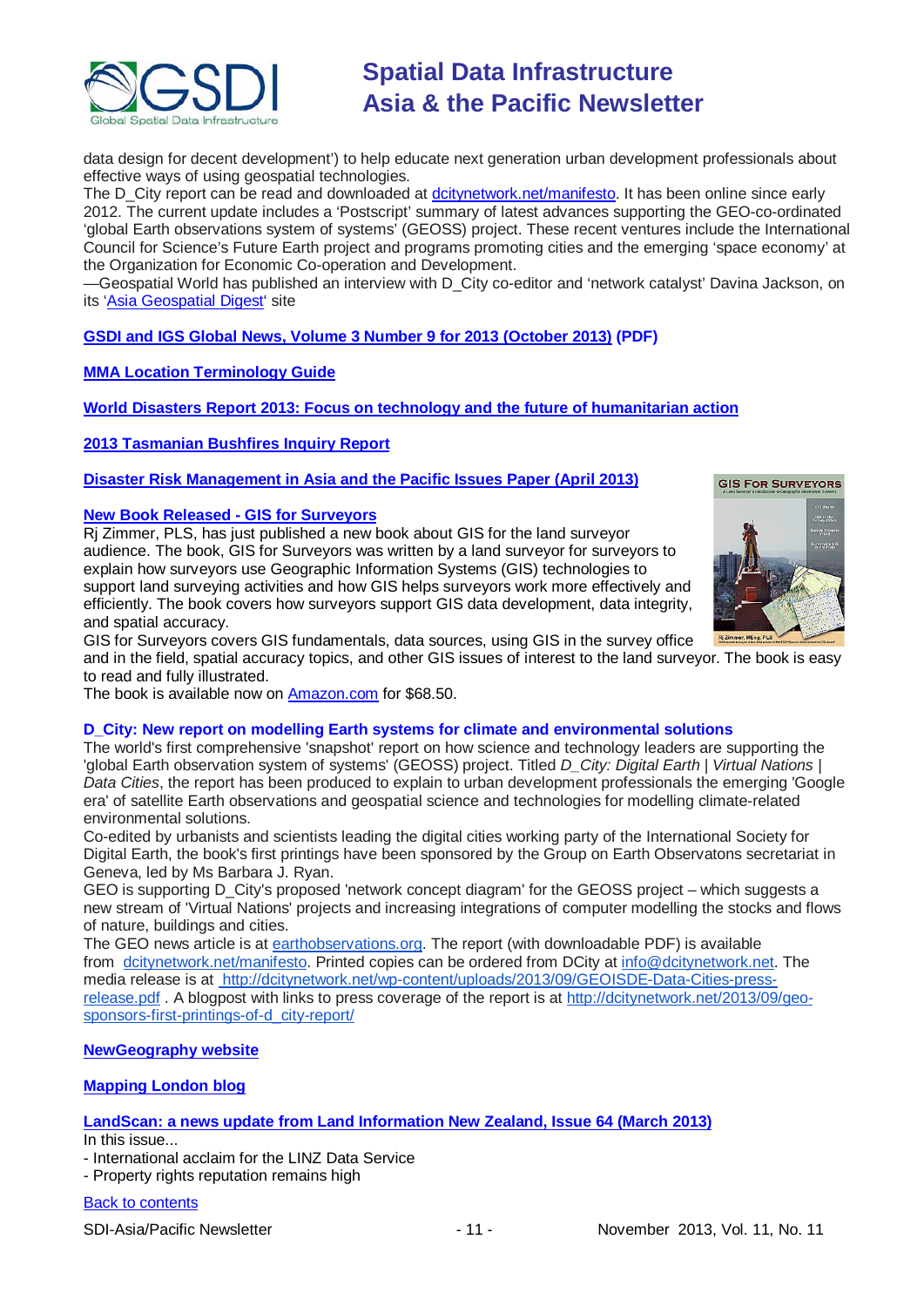

- LINZ establishes Crown Land Centre of Expertise
- Location-based information to boost Canterbury recovery
- First new nautical paper chart produced in-house
- LINZ takes learners on a geospatial adventure

- Stakeholder survey - thanks for your feedback

#### **[Borderlines blog from the New York Times](http://opinionator.blogs.nytimes.com/category/borderlines/)**

Countries are defined by the lines that divide them. But how are those lines decided — and why are some of them so strange? Borderlines explores the stories behind the global map, one line at a time.

#### by Frank Jacobs

Frank Jacobs is a London-based author and blogger. He writes about cartography, but only the interesting bits. His other blog is [Strange Maps](http://bigthink.com/blogs/strange-maps)

#### Blog of **[Ragnvald Larsen, geographer](http://www.mindland.com/wp/)**

Geographer working with maps at the Norwegian Directorate for Nature Management. Part of his job is to contribute to development aid projects.

#### Steve Goldman's **[Map Fodder](http://www.mapfodder.com/index.html)** website

#### **[Location matters: spatial standards for the Internet of Things](http://www.itu.int/dms_pub/itu-t/oth/23/01/T23010000210001PDFE.pdf)**

[ITU-](http://newslog.itu.int/archives/148)T's latest Technology Watch report introduces readers to location (spatial) standards and their role in enabling the Internet of Things, describing how communications infrastructure has increased people's associations with the natural and built environment as well as how this can be leveraged to improve governance and service delivery by revealing new insights into how we interact with one another and the services and infrastructures that surround us.

Authored by staff and members of the Open Geospatial Consortium (OGC), with support from ITU-T, the report is titled "Location matters: Spatial standards for the Internet of Things" and can be [downloaded](http://www.itu.int/dms_pub/itu-t/oth/23/01/T23010000210001PDFE.pdf) free of charge.

The report discusses the technologies and standards emerging in support of location-based services (LBS), analyzing shortfalls in interoperability and highlighting where global standardization can tap the full potential of these fast-maturing technologies and the valuable data they return.

Spatial standards' role in the marketplace is critiqued with a view to uncovering clear trends or market drivers, and readers will discover that location matters in a wide range of sectors, with examples being made of emergency and disaster



management and response; smart infrastructure; smart water management; and, of course, transportation. The report goes on to describe the spatial standards landscape, looking at the activities of the involved standardization bodies and concluding with an analysis of the greatest obstacles to be overcome in the spatial standards arena.

#### **[David Rumsay Map Collection](http://www.davidrumsey.com/)**

**International Society for Digital Earth - August, 2012 [Newsletter](http://www.digitalearth-isde.org/news/isde-newsletter(201208).html)** 

**[Thoughts on the Geospatial industry, Open Standards and Open Source](http://cameronshorter.blogspot.com/2011/06/memoirs-of-cat-herder-coordinating.html)** Cameron Shorter's blog

**New Zealand - SDI Cookbook Chapter 6 – [Government and Industry, moving forward.](http://www.geospatial.govt.nz/sdi-cookbook-chapter-6-government-and-industry-moving-forward) Carnival Of The Geospatialists #3 - [Musings and Down-Right Cool Things Shared by the Geo Faithful](http://www.gisuser.com/content/view/25690/28/)**

**[Open Planet 5, the magazine published for the International gvSIG Conference is now available in](http://jornadas.gvsig.org/descargas/magazine)  [electronic format](http://jornadas.gvsig.org/descargas/magazine)**

#### **[SDI Magazine](http://www.sdimag.com/)**

**[Technology & More](http://www.trimble.com/technologyandmore/i2-2013/)** (July 2013)

**Mother Pelican: A Journal [of Sustainable Human Development](http://www.pelicanweb.org/solisustv09n11page1.html)** The November 2013 issue has been published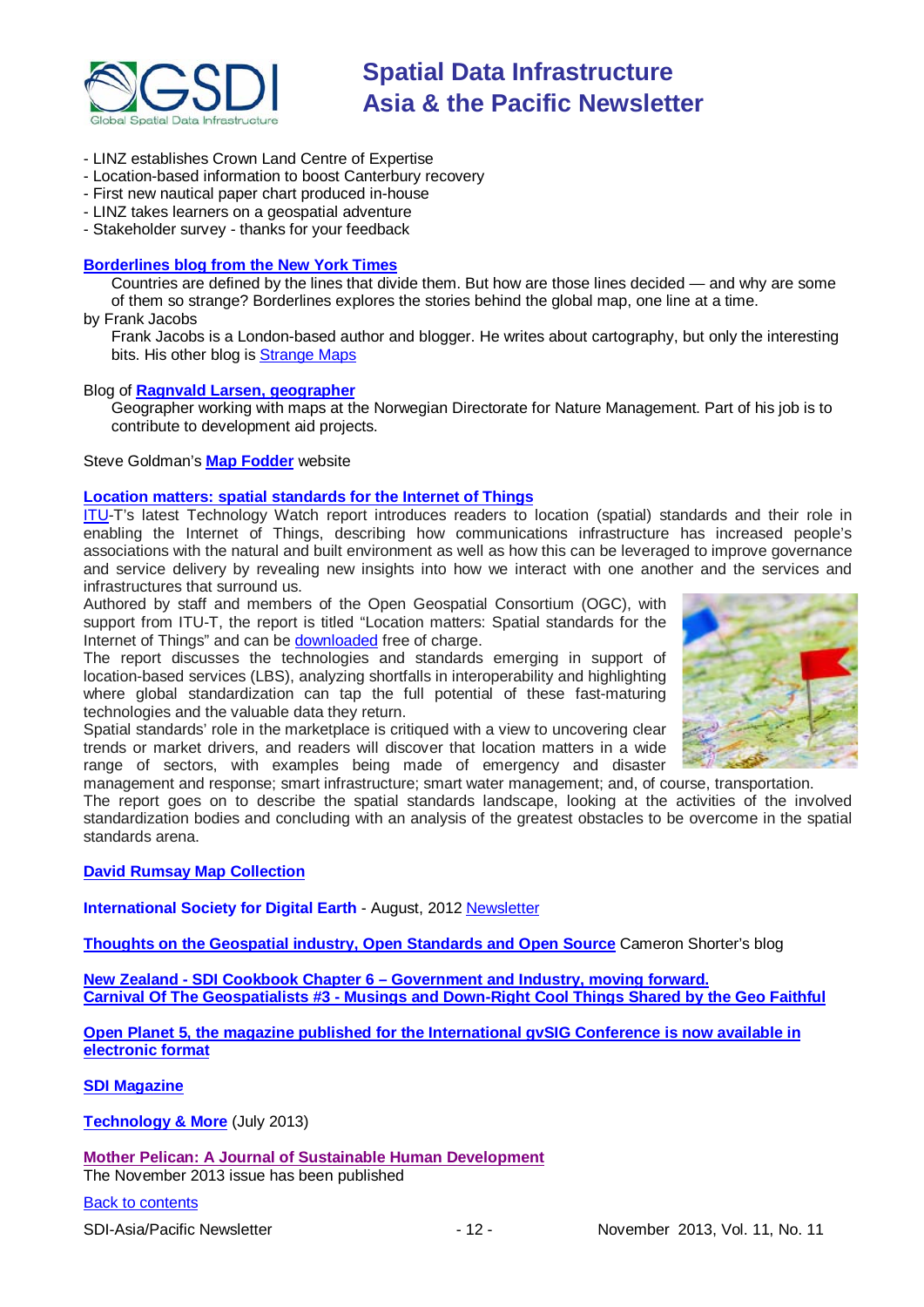

**LiDAR News, Vol 3, No 16** [\(September,](http://www.lidarnews.com/newsletter/Vol3No16.htm) 2013 Newsletter) [\(Vol 3, No 17; 22 October, 2013\)](http://www.lidarnews.com/newsletter/Vol3No17.htm)

**[LiDAR News magazine](http://lidarnews.com/emag/2013/vol3no5/index.html)** (Sept/Oct, Vol 3, No 5, 2013)

**[Think Quarterly](http://thinkquarterly.co.uk/#aboutthebook)** – Google's new on-line magazine

**[Coordinates](http://mycoordinates.org/pdf/feb13.pdf)** monthly magazine - **PDF** (February 2013)

**[SERVIR-Africa community news](http://www.servirglobal.net/africa/en/News/CommunityNews.aspx)**

**GISuser - [GIS and Geospatial Technology News](http://www.gisuser.com/)**

**[National Geographic website](http://www.nationalgeographic.com/)**

**[The Atlantic Cities website](http://www.theatlanticcities.com/)** including [Maps](http://www.theatlanticcities.com/posts/map/)

**[Professional Surveyor](http://www.profsurv.com/)** magazine

**[The American Surveyor](http://www.amerisurv.com/newsletter/02OCT2013.htm)** newsletter (October 2), **[The American Surveyor](http://www.amerisurv.com/newsletter/16OCT2013.htm)** newsletter (October 16), **[The American Surveyor](http://www.amerisurv.com/newsletter/30OCT2013.htm)** newsletter (October 30)

**[The American Surveyor Vol.10 No.9](http://amerisurv.com/emag/2013/vol10no9/index.html)** (September 2013)

**[My Co-ordinates e-zine](http://mycoordinates.org/pdf/aug13.pdf)** – August 2013 issue (PDF)

**[UN-SPIDER](http://www.un-spider.org/about/newsletter/un-spider-newsletter-213-earth-observation-disaster-response) Newsletter** June 2013

**[UN SPIDER Updates](http://www.un-spider.org/about/updates/un-spider-updates-may-2013)** September 2013

**[Thematic Mapping blog](http://blog.thematicmapping.org/)** Terrain mapping with Mapnik

<span id="page-12-0"></span>[Back to contents](#page-0-0)

### **Just for Fun!**

#### **[Glowing, Seemingly Self-Aware Bike Path](http://www.theatlanticcities.com/commute/2013/10/britain-experimenting-glowing-seemingly-self-aware-bike-path/7413/)**



The spectral blue glow emitted from this British bike path looks like it should be pulsing off of magic crystals inside some miles-deep cavern. But if it saves a rider from road rash or fractured bones, then more power to the folks who made it: Let's get even more parts of the cycle infrastructure lit up like Marie Curie's lab table.The so-called "Starpath" is a type of solar-enhanced liquid and aggregate made by Pro-Teq Surfacing, a company headquartered southwest of London near the awesomely titled town of Staines-upon-Thames. It's in the prototype phase, with a

test path running 460 feet in a Cambridge park called Christ's Pieces. The material works by absorbing UV rays during the day and later releasing them as topaz light. In a weird feature, it can somehow adjust its brightness levels similar to the screen of an iPhone; the path gets dimmer on pitch-black nights "almost like it has a mind of its own," says Pro-Teq's owner, Hamish Scott. The company patented this curious substance to suit the needs of certain thrifty municipalities, which are trying to cut back on their nocturnal electricity bills. Source: The Atlantic "Cities"

#### **[the Most Popular Baby Names for Girls Since 1960](http://www.theatlanticcities.com/arts-and-lifestyle/2013/10/wondrous-gif-shows-most-popular-baby-names-girls-1960/7299/)**

The most popular baby girl names in the United States are flashes in the pan—each one appearing on the map briefly, before being swept out by an up-and-comer.

The map was built in Adobe Illustrator by *Deadspin*'s Reuben Fischer-Baum using data from the Social Security Administration.

### [Back to contents](#page-0-0)



SDI-Asia/Pacific Newsletter 1992 - 13 - November 2013, Vol. 11, No. 11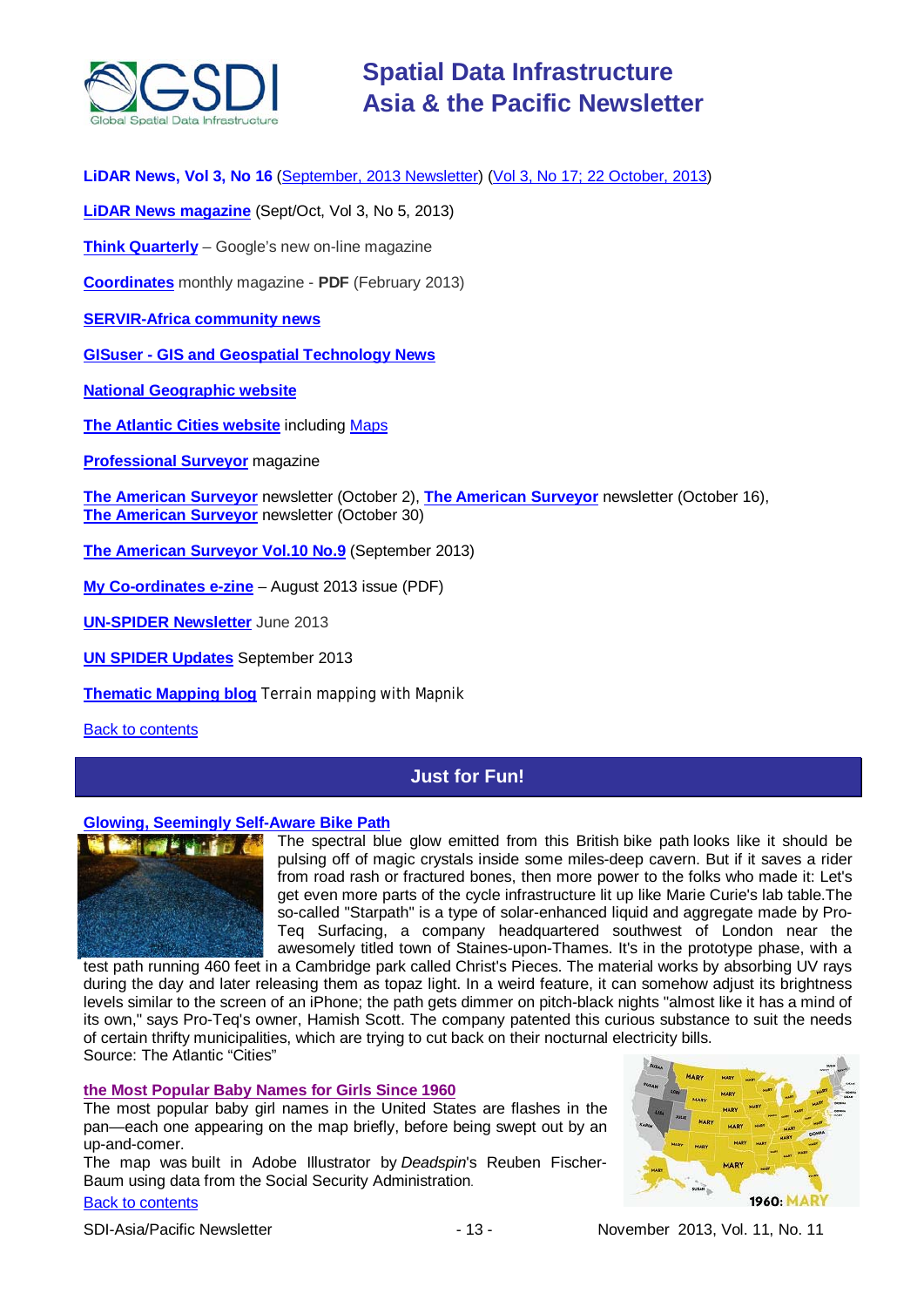

#### Source: The Atlantic "Cities": Maps **See ALSO [America's Most Popular Boys' Names Since 1960, in 1 Spectacular GIF](http://www.theatlanticcities.com/arts-and-lifestyle/2013/10/americas-most-popular-boys-names-1960-1-spectacular-gif/7369/)**

#### **[WHY ABRAHAM LINCOLN LOVED INFOGRAPHICS](http://www.newyorker.com/online/blogs/elements/2013/10/why-abraham-lincoln-loved-infographics.html?utm_source=tny&utm_medium=email&utm_campaign=dailyemail&mbid=nl_Daily%20(41))**

Credit for the world's first infographics should probably go to William Playfair, a Scottish engineer, economist, and failed silversmith. In 1786, Playfair published the "Commercial and Political Atlas," which included the first known line graphs. In one graph, for example, Playfair showed England's exports and imports in a single [chart:](http://en.wikipedia.org/wiki/File:Playfair_TimeSeries-2.png) in the seventeen-fifties, the export line shoots up, and around the middle of the decade it crosses the import line, showing a trade surplus. Until that time, economists worked with expanses of figures arranged in rows and columns. With Playfair's innovation, the numbers became dots connected in space and their broader meaning became immediately apparent.

The importance of what he had done was not recognized at the time, but Playfair, who also invented pie charts and bar graphs, had found a way to take advantage of a potent pattern-recognition machine: the human brain. Source: New Yorker

#### **[The End of Car Chases?](http://www.theatlanticcities.com/technology/2013/10/end-car-chases/7425/)**

The StarChase system being used by cops in Florida and Iowa allows police officers to fire "a miniature GPS module encased in a tracking projectile/tag" from a "launcher" mounted on a police cruiser's grill. The GPS module then sticks to the rear of the fleeing car, allowing dispatch to track the vehicle while the pursuing officer breaks off.

Make no mistake: breaking off is most often a good thing. According to a 2010 FBI report on pursuit policies, high-speed chases are often dangerous and unnecessary. Breaking off the pursuit, meanwhile, has very few negative consequences for crime-fighting. Various studies (all of them cited by the FBI in the aforementioned report) have shown that once suspects realize they're no longer being chased, they tend to slow down to normal driving speeds.

Source: The Atlantic "Cities"

#### **[Office of Coast Survey's Historical Map & Chart Collection](http://historicalcharts.noaa.gov/about.html) – United States of America**

Covers the land and waters of the United States of America, including territories and possessions (past and present). The images are free to download, and may be used for commercial or educational purposes.

#### **[A Real-Time Map of Births and Deaths](http://www.theatlantic.com/health/archive/2013/10/a-real-time-map-of-births-and-deaths/280609/)**

In 1950, there were 2.5 billion humans. Today there are just over 7 billion. In another 30 years, according to U.S. Census Bureau projections, there will be more than 9 billion.

Brad Lyon has a doctoral degree is mathematical modeling and does software development. He wanted to make those numbers visual. Last year he and designer Bill Snebold made a hugely popular interactive simulation map of births and deaths in the U.S. alone—the population of which is on pace to increase 44 percent by 2050. Now, Lyon takes on the world. Source: The Atlantic

#### **[The Next Big Traffic Safety Debate: Google Glass](http://www.theatlanticcities.com/technology/2013/10/next-big-traffic-safety-debate-google-glass/7428/)**

Cecilia Abadie from San Diego, California, may be the first person

to get a ticket for driving while wearing Google Glass.





After being pulled over late Tuesday night, Abadie promptly posted a scan of her ticket on her Google Plus profile, along with the big question: *"Is #GoogleGlass illegal while driving or is this cop wrong???"*

To be clear, Abadie's first offense was driving above the speed limit. But the fact that "Google Glass" made it onto the ticket as a second violation virtually guarantees the beginning of a nationwide debate.

The specific law the officer cited is California Vehicle Code Section 27602, which says you can't drive while some form of visual display is operating and is located in front of the driver's seat or is otherwise visible to you while driving. Although mapping displays and GPS systems are allowed under that law, determining where wearing Google Glass fits in requires parsing a host of technicalities.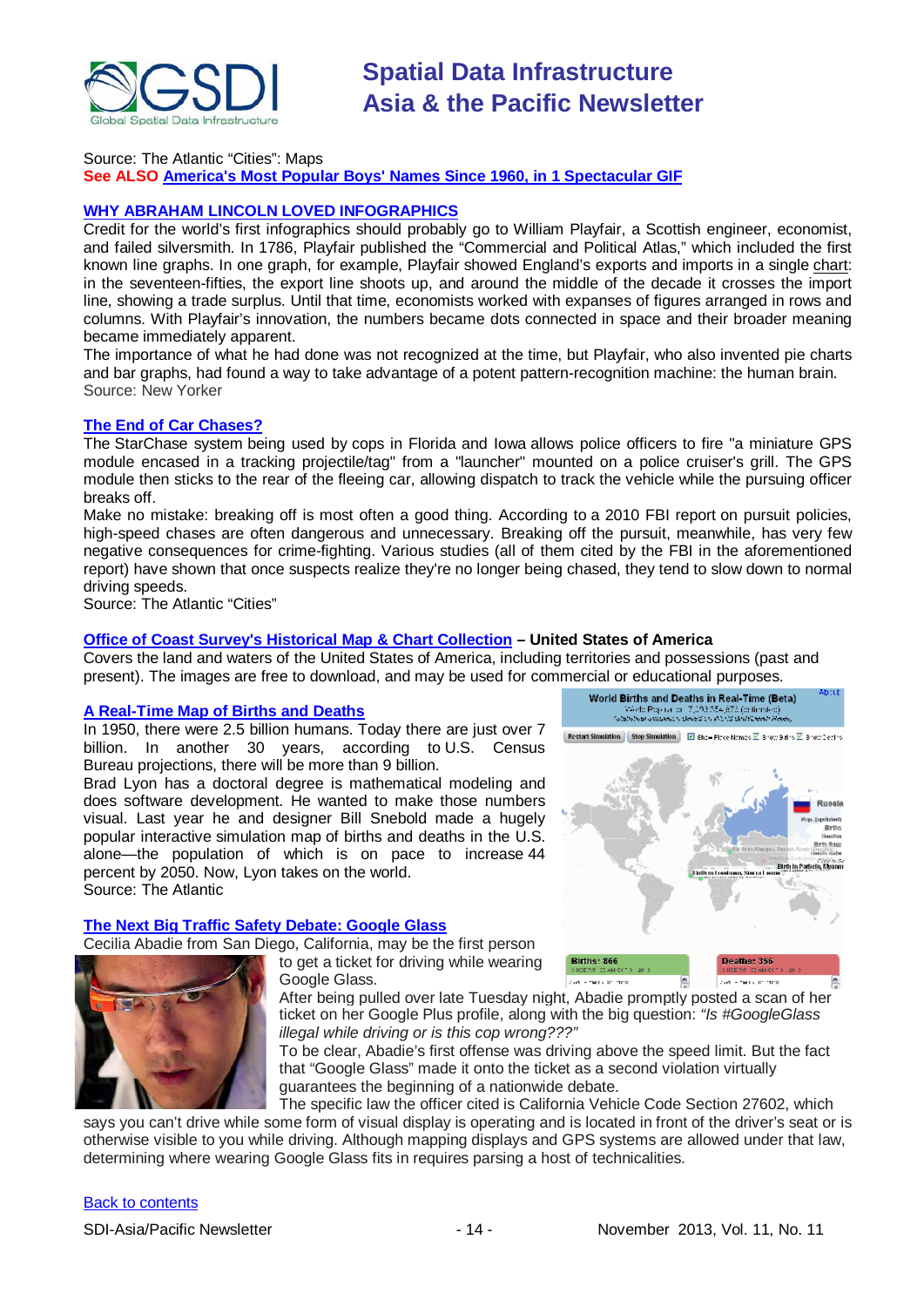

If Abadie fights her ticket in court — and it looks like she wants to — the case could set an important precedent. Abadie's experience highlights the modern challenge of laws failing to keep up with technology, and in the case of Google Glass, this is just the beginning.

Source: The Atlantic "Cities"

#### <span id="page-14-0"></span>[Back to contents](#page-0-0)

# **Training Opportunities**

#### **"Open Geospatial Science & Applications" webinar series launched**

The "Open Geospatial Science & Applications" webinar series commenced on 18th October. The first webinar will be on "OSGeo Live for Education" by Jeremy Morley (University of Nottingham). This first webinar will address the theme "OSGeo Live for Education". With free registration, this event is appropriate for all who are interested in knowing more about the ICA-OSGeo Lab Network and its education activities. In addition to giving an overview of OSGeo Live, Jeremy will be sharing his experiences of using the OSGeo Live system for his MSc teaching in GIS at the University of Nottingham.

OSGeo Live 7.0 features more than fifty open source, standards compliant geospatial desktop applications, web applications and frameworks. A complete installation kit and high-quality sample data in multiple industry standard formats are included. It is composed entirely of free software, allowing it to be freely distributed, duplicated and passed around. Details at <http://live.osgeo.org/en/index.html>

Attendees will be able to interact with the speakers by sending their comments and questions through chat. All attendees of this web seminar will receive certificates for their participation.

Webinar: OSGeo Live for Education, Date: Friday, October 18, 2013, Time: 1:00 PM - 2:00 PM GMT **The schedule of webinars for this year are:**

- Oct 18th, 2013 - OSGeo Live for Education (Jeremy Morley, University of Nottingham)

- Nov 7th, 2013 - Open Geo Science (Patrick Bell et al, British Geological Survey) **SEE BELOW**

- Dec 10th, 2013 - Free and Open Source Software for Geospatial Applications (FOSS4G): A mature alternative in the geospatial technologies arena (Maria Brovelli and Rafael Moreno)

#### **The webinars will also be recorded for the benefit of the wider community and made available at MundoGeo website and our new "Geo for All" website that the University of Southampton are now building (to be launched next week ).**

For those of you who are new to OSGeo Live and our ICA-OSGeo Education initiative Dr. Tuong Thuy Vu did an excellent presentation o[n "Open Source Geospatial Software, Education and Research"](http://prezi.com/hv18xf8_wolq/?utm_campaign=share&utm_medium=copy) at the Asia Geospatial Forum in Kuala Lumpur last month.

#### **Open Geospatial Science & Applications" webinar series, on November 7th**

The ICA-OSGeo Lab Network and MundoGEO are now pleased to inform the second webinar of "Open Geospatial Science & Applications" webinar series, on November 7th.

Open and free to all on first come register basis, the webinar will be on "Opengeoscience: meeting the UK's geospatial data requirements in geosciences", by Patrick Bell and Gerry Wildman (British Geological Survey). In December 2009, the British Geological Survey released OpenGeoscience, a free open access web portal that provides the public with a wealth of geological information which they can combine with other environmental information to help understand the world around them.

OpenGeoscience is made available under the Open Government Licence. Key resources include:

- Attributed detailed geological maps at 1:50,000 scale for the whole of Great Britain
- Over 50,000 high resolution geological photographs, many of which are spatially enabled
- Nearly 1 million borehole records providing details of the geology beneath our feet.

A quarter of a million people visited OpenGeoscience on the day it was released and over 150,000 people walk round everyday with its iGeology smartphone app in their pocket. Four years since its release, we will look at the impact of OpenGeoscience and consider:

• How it has increased access to geoscience information

- How it has raised awareness of what data BGS hold
- How it has driven users to other information on the BGS web site

• How users have combined OpenGeoscience information with their own data and that from other data providers to create exciting new mashup applications, finding innovative uses for our information that we might never have imagined

• How increased accessibility to key national datasets via the web can help grow the UK economy

[Back to contents](#page-0-0) • How OpenGeoscience sits alongside our commercial knowledge exchange services in a balanced freemium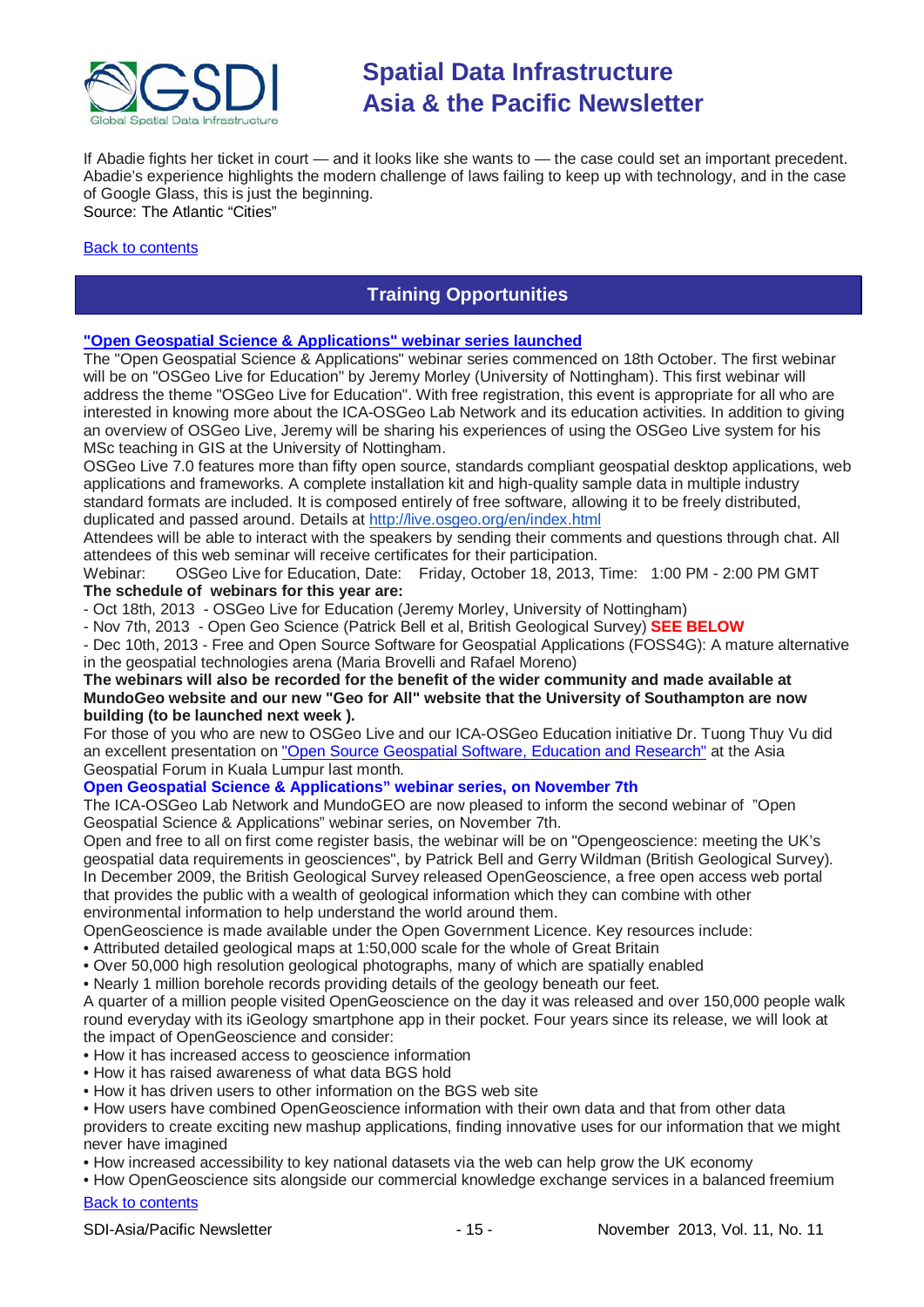

business model approach to information delivery Attendees will be able to interact with the speakers by sending their comments and questions through chat.<br>Webinar: Connected meeting the UK's geospatial data requirements in geosciences Opengeoscience: meeting the UK's geospatial data requirements in geosciences Date: Thursday, November 7, 2013 Time: 2:00 PM - 3:00 PM GMT After registering you will receive a confirmation email containing information about joining the Webinar. System Requirements: PC-based attendees: Required: Windows® 8, 7, Vista, XP or 2003 Server Mac®-based attendees: Required: Mac OS® X 10.6 or newer Mobile attendees: Required: iPhone®, iPad®, Android™ phone or Android tablet [Reserve your Webinar seat.](https://www2.gotomeeting.com/register/446065050)

### **[PennState EDU Introduces Maps and the Geospatial](http://blog.gisuser.com/2013/07/16/pennstate-edu-introduces-maps-and-the-geospatial-revolution-online-training/) Revolution Online Training**

An amazing new effort from Penn State (PSU) kicks off this week in the form of a massive, online EDU offering – enter Maps and the Geospatial Revolution. In just 6-9 hours a week, students can enjoy this online offering and learn how advances in geospatial technology and analytical methods have changed how we do everything, and discover how to make maps and analyze geographic patterns using the latest tools. The course is led by PSU instructor, Anthony Robinson. Geospatial Gurus may find the course a little simple but anyone else is encouraged to take part. [See the course program.](https://www.coursera.org/course/maps)

Thanks to GISUser blog AND **Meet the [Man Who Wants to Teach the World to Make Maps](#page-12-0)** above

#### **[UNIGIS distance learning MSc -](http://acagisc.blogspot.com/2013/06/unigis-distance-learning-msc.html) registration open for fall 2013**

Interested students and professionals from Central Asia will again have the opportunity to enhance their qualifications and to improve their career prospects: the UNIGIS MSc in 'Geographic Information Science & Systems' as well as the 'UNIGIS professional' certificate are offered via online distance learning to active professionals and graduates aiming at making GIS and Geoinformatics the basis for their current and future iobs.

The globally recognized UNIGIS qualifications are offered in Central Asia in a cooperation between the University of Salzburg's Z GIS competence centre and the Austria-Central Asia Centre for GIScience -ACA\*GIScience. Degrees and certificates are awarded from the University of Salzburg, Austria. The UNIGIS study programmes for Central Asia are based on English language online materials with support from instructors in local languages.

Registration now is open for the fall 2013 intake of students, starting in October. [Enquiries](mailto:unigis@aca-giscience.org) and a brochure for Central Asian students is [available online.](https://docs.google.com/file/d/0B1W9laE7MF3yNjZjMzM0NGItOGU1Ni00ODRkLTgwMTEtOTRjYTUxMWU5MTdi/edit?pli=1&hl=en)

#### **[Arizona State University](http://www.amerisurv.com/content/view/11050/153/) GIS Lab**

A good place to get a sense of where the geographic information system (GIS) field is headed is Lattie F. Coor Hall at Arizona State University in Tempe, Ariz. That's the home of the 30-credit-hour Masters of Advanced Study in GIS (MAS-GIS) Program within ASU's School of Geographical Sciences and Urban Planning. Here, students are exposed to not only the latest GIS concepts but also ever-evolving technologies. Source: The American Surveyor

#### **[Free Webinars on Solving Data Challenges](http://www.safe.com/learning/webinars/)**

Sign up for future webinars and view past recorded webinars

#### **[Course Spotlight: Master of Spatial Information Science](http://themelbourneengineer.eng.unimelb.edu.au/2012/02/course-spotlight-master-of-spatial-information-science/)**

The University of Melbourne [Course Spotlight: Master of Spatial Information Science](http://themelbourneengineer.eng.unimelb.edu.au/2012/02/course-spotlight-master-of-spatial-information-science/)

Spatial information is an essential and indispensable part of any economy's infrastructure. It is needed in all walks of life and on many scales, with applications in land tenure systems, environmental modelling, food production, disaster management, climate change modelling, engineering, architecture and urban planning. Current industry shortfalls in spatial information practitioners combined with a growing demand in Australia and internationally, ensure graduates a range of well-paid job opportunities.

Find out more about the [Master of Spatial Information Science,](http://www.msi.unimelb.edu.au/study/graduate/master-of-spatial-information-science/) as well as our [scholarship opportunities.](http://www.eng.unimelb.edu.au/study/graduate/scholarships.html)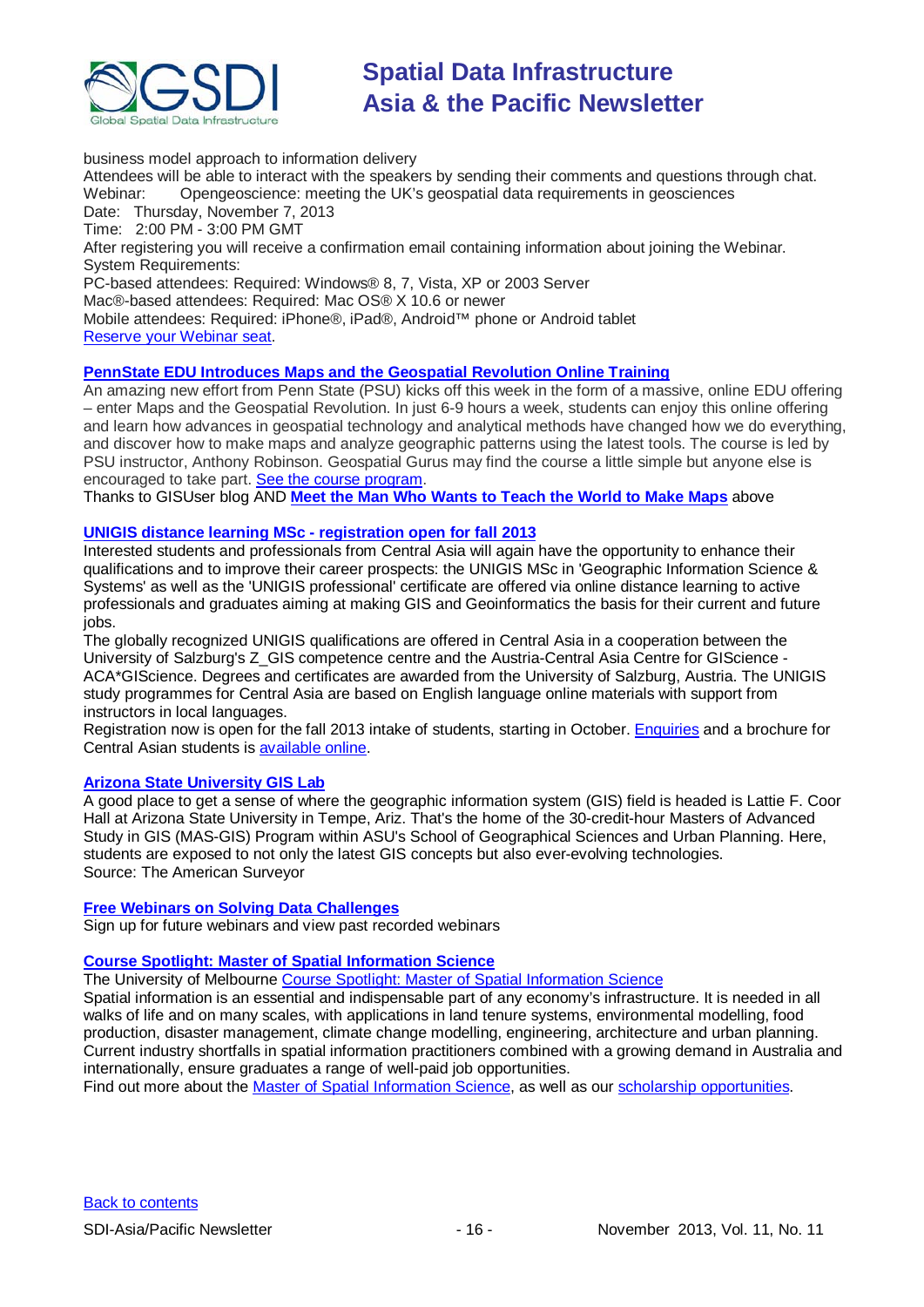

### **Funding Opportunities, Awards, Grants**

#### <span id="page-16-0"></span>**[Singapore government introduces geospatial scholarship](http://www.channelnewsasia.com/news/singapore/government-introduces/763842.html)**

The Singapore government has introduced the government on Friday introduced the Singapore Geospatial Scholarship, the first of its kind in the island nation. Senior Minister of State for Law and Education, Indranee Rajah, made the announcement on Friday last week. Rajah said the scholarship would be jointly conferred by several public agencies, and will meet the increasing demand for geospatial professionals for the industry. The scholarship is for undergraduate and postgraduate studies. More information is expected to be release later in the year. Ms Indranee noted that Geospatial Information Systems and Technology (GIST) touches many aspects of daily life, such as getting road directions on the smart phone, and providing live traffic condition updates. It is also used in monitoring dengue clusters, and managing issues such as climate change and disaster response

Channel NewsAsia

#### **[Ideas Challenge](http://www.gmes-masters.com/ideas-challenge)**

The Ideas Challenge is at the core of the GMES Masters competition. It invites students, entrepreneurs, start-up companies and SMEs to submit their ideas for an innovative commercial use of GMES to a secure online database on the GMES Masters website. The best idea for a commercially viable business idea using GMES data will be rewarded. The winner will be rewarded with a cash prize of EUR 10,000 as well as the chance to get his idea further developed in one of the six ESA Business Incubation Centres (BICs). The incubation package has a value of up to EUR 60,000.

#### **[ESA App Challenge](http://www.gmes-masters.com/esa-app-challenge)**

The European Space Agency (ESA) will award the ESA App Challenge to the best application idea for the usage of GMES on mobile phones. Proposals shall address one or more GMES main thematic areas (land, marine environment, atmosphere, climate change, emergency management). ESA is looking for ideas that can be implemented quickly into a profitable business. The application should consist of a base app containing info and news on GMES, as well as one or more specific content modules that provide relevant location-based data to users in real time. The winner will be considered for support by one of the six European Space Agency's Business Incubation Centres (ESA BICs) across Europe (value up to EUR 60,000).

#### **[European Space Imaging High-Res Challenge](http://www.gmes-masters.com/european-space-0)**

European Space Imaging (EUSI) is Europe's leading provider of Very High-Resolution (VHR) satellite data. EUSI will award the best application idea using the most advanced VHR satellite data. Application ideas which are easily implementable, sustainable, cut costs and create efficiencies are of high interest. Participants are required to submit detailed application ideas including business concepts. The winner will be awarded a data package of EUSI satellite data worth up to EUR 20,000 for use in further developing the winning application.

#### **[DLR Environmental Challenge](http://www.gmes-masters.com/dlr-environmental)**

DLR is looking for new applications in Earth observation, especially proposals addressing the mapping of the environment and climate. Ideas for using Earth observation to manage sustainable supplies of energy are also welcome. In addition to any kind of non-satellite geoinformation, proposals should be based on existing or imminent Earth observation satellite data that is available either for free or under commercial terms. The product or service generated from the idea should support either professionals from organisations and companies in environmental assessment, or the general public and consumer-oriented markets. Both regional and global applications and services are possible. Innovative ways to link the service with users are especially encouraged. The ideas should also describe a realistic scenario for their implementation involving either the general public or commercial benefits. The winner(s) will receive a voucher for a workshop or initial coaching according to what further realisation of the idea requires.

#### **[Best Service Challenge](http://www.gmes-masters.com/best-service)**

The Best Service Challenge invites service providers to upload profiles of their existing services within the main thematic areas of GMES to the GMES Masters competition website. The Best Service Challenge aims at increasing the awareness of existing Earth Monitoring Services and their benefits to European citizens. The winner of the Best Service Challenge will benefit from a substantial satellite data quota made available with financial support by the European Commission.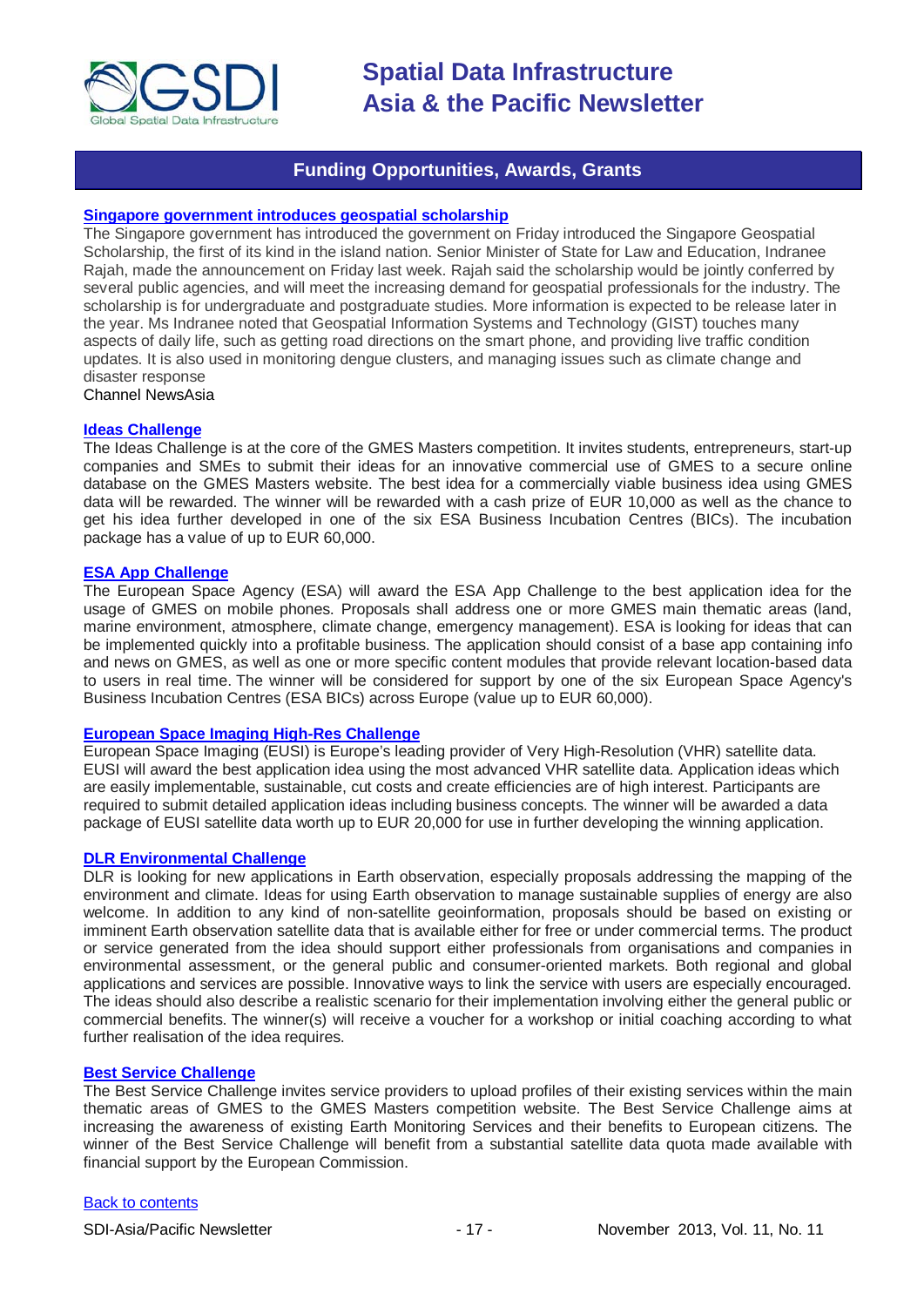

#### **[T-Systems Cloud Computing Challenge](http://www.gmes-masters.com/t-systems-cloud)**

T-Systems will award the prize for its Cloud Computing Challenge to the best GMES application or service idea that will make use of the cloud computing model Infrastructure-as-a-Service (IaaS) to provide Earth observation data on demand via user-oriented web portal or mobile devices. T-Systems will assist the winner in getting the awarded project off the ground. They will support the winner to realise an innovation project, which could lead to a long-term partnership.

#### **[Challenge to spur the geospatial industry](http://geospatialworld.net/index.php?option=com_content&view=article&id=23850:challenge-to-spur-the-geospatial-industry&catid=75:miscellaneous-events)**

The Singapore Land Authority has launched OneMap Challenge that seeks to promote the development of innovative map-based desktop and mobile applications by businesses and the community.

The OneMap Challenge provides a platform for application developers to showcase their creativity through the apps they develop to an increasingly tech-savvy population and enterprises, including those represented by the Association of Small and Medium Enterprises (ASME) which is one of the competition promotion partners. The Challenge also aims to facilitate collaborations between potential business partners for creating location-based apps that are useful for business enterprises and the general community.

With two top prizes of \$20,000 cash each and other attractive prizes up for grabs, the OneMap Challenge is divided into two categories – Web Applications for applications that run on web browsers and Mobile Applications for those that run on smart phones, tablets and other portable devices.

Visit <http://www.sla.gov.sg/OneMapChallenge> to learn more about OneMap Challenge and check out the OneMap Facebook page at [www.facebook.com/OneMap.](http://www.facebook.com/OneMap)

Source: Geospatial World and [SLA press release](http://www.sla.gov.sg/htm/new/new2012/new0401.htm)

#### <span id="page-17-0"></span>Back [to contents](#page-0-0)

### **Employment Opportunities**



**New career resource** (now in its second month) at **[GeoJobsBIZ](http://geojobs.biz/)**. There's been about 200 opportunities listed and the growth has been steady in visits and users. If you need to recruit Geo/Tech talent hopefully you'll give it a shot and those of you simply browsing for a new gig

so you can tell the boss to go take a hike perhaps there's something here for you. Good luck!

#### **GIS Job Board Launches New Website: [www.gisjobboard.com](http://www.gisjobboard.com/)**

New Site Provides Employers and Job Seekers Tools to Post and Search Jobs and Resumes in the GIS and Geospatial Disciplines

GIS Job Board has launched a new website specifically dedicated to GIS and other geospatial disciplines. The new site makes it simple for employers and job seekers to post and search for jobs and resumes. The site was created to serve the growing needs of the GIS community and help with recruiting and job seeking efforts. Visitors also have the option to view the site in a different language if they choose, making it easier for them to have access to the content

Registered users can receive jobs or resumes by email. They can also flag jobs and resumes as well as save searches, setup resume alerts, and save resumes and jobs. Users have the capability of private messaging other users in case they ever want to communicate with someone.

For more information about GIS Job Board, please visit their website at **[www.gisjobboard.com](http://www.gisjobboard.com/)**

#### <span id="page-17-1"></span>[Back to contents](#page-0-0)

### **Conference Proceedings**

[Back to contents](#page-0-0) **[The 6th International Workshop on Remote Sensing and Environmental Innovations](http://www.asiapacificadapt.net/resource/activity-brief-6th-international-workshop-remote-sensing-and-environmental-innovations)** in Mongolia was coorganised by The Research Center for Climate Change Adaptation (RCCCA) of Keio University – the Asia Pacific Adaptation Network's (APAN) sub-regional node for Northeast Asia, along with the National University of Mongolia, Oxford University, and the Japan International Research Center for Agricultural Science. The workshop was held **10-11 June 2013 in Ulaanbaatar, Mongolia** and drew 98 participants from 13 countries (Belgium, Canada, China, France, India, Japan, Korea, Mongolia, Pakistan, Russia, Switzerland, United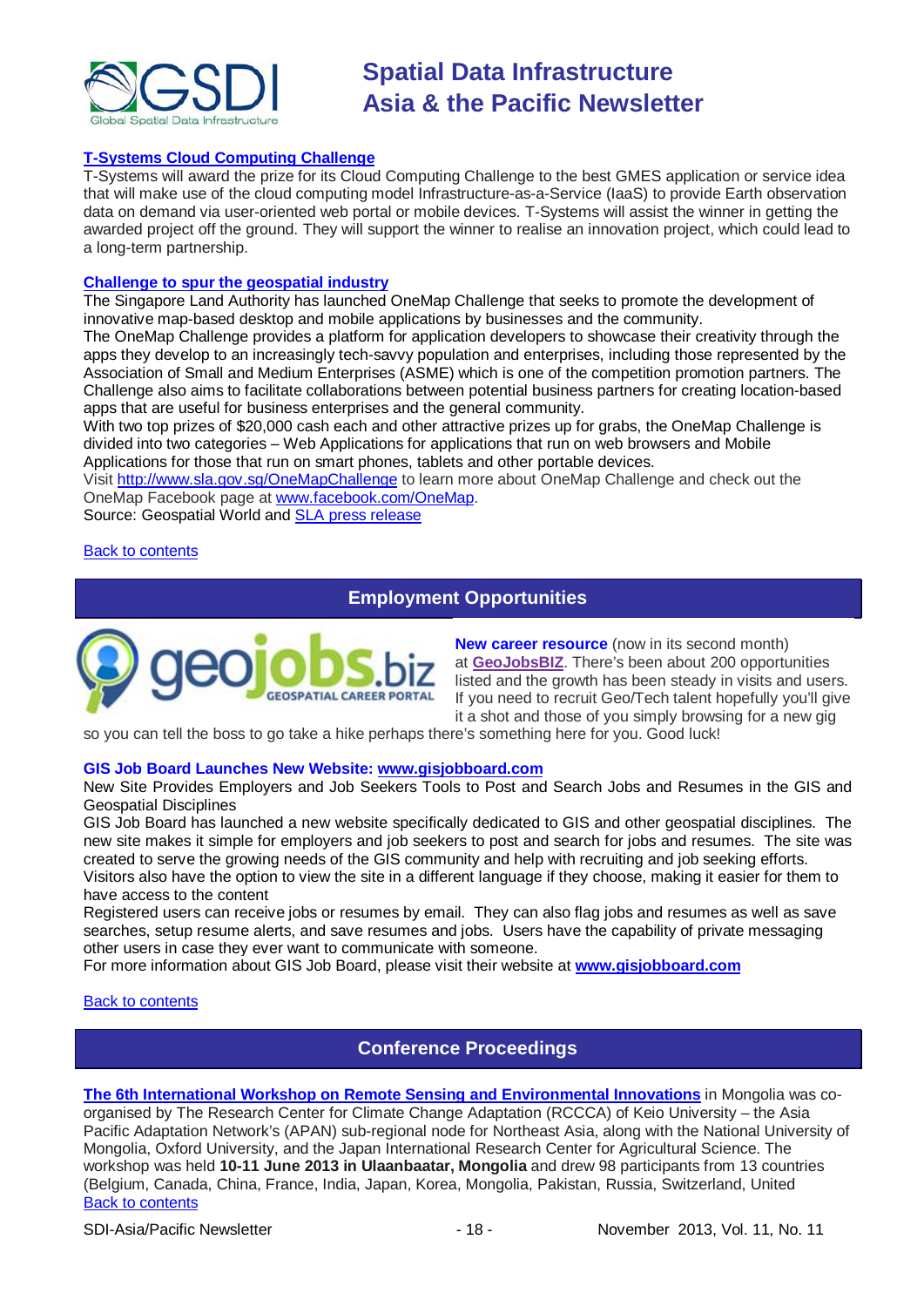

Kingdom, and United States) and eight Mongolian provinces. Participants included leaders from NGOs, governmental agency representatives, as well as academics and local community leaders.

The workshop covered a broad spectrum of topics; from global climate change and the impact of human activities, to community based adaptation and from collaboration of rural communities with scientists and policy makers, to space engineering education and the integrated application of remote sensing and GIS technology. A special interview session was organised by the RCCCA that brought together rural community leaders and local governmental agents from Mongolia's Ministry of Environment to discuss the needs of the communities as seen from the perspective of daily life.

Taken together the sessions painted a broad picture of the needs of the local communities and the nation as a whole, as it faces large scale upheaval as a result of climate change. Existing gaps in policy and capacity were also revealed most sharply, especially with regards to the ability of Mongolia's

Ministry of Environment to measure and affect the territories it oversees as part of its mandate. Importantly, the workshop provided an opportunity for participants to discover cutting-edge geo-information technology and applications. It allowed for the exchange of ideas, including research results, professional experiences, and future visions in the fields of environmental innovation and remote sensing and GIS applications. [View Activity Brief](http://www.apan-gan.net/sites/default/files/resource/attach/201310_APAN%20Activity%20Brief_KEIO%20RCCCA_Mongolia%20Workshop_fnl.pdf)

**[2013 Esri International User Conference Paper Sessions](http://proceedings.esri.com/library/userconf/proc13/index.html)**

**[International Symposium on Land Cover Mapping for the African Continent](http://data.ess.tsinghua.edu.cn/ISLandCoverAfrica.html)** - June 25-27, 2013.

**3rd [GMES & Africa workshop focusing on Long Term Management of Natural Resources](http://capacity4dev.ec.europa.eu/africa-eu-part.gmes/minisite/3-long-term-management-natural-resources-workshop)** June 25-26, 2013, in Sharm el-Sheikh, Egypt.

#### <span id="page-18-0"></span>[Back to contents](#page-0-0)

## **Conferences, Events**

For upcoming events of global or major international interest, please visit the [upcoming conference list o](http://gsdi.org/events/upcnf.asp)n the GSDI website – as this conference list will be reserved for conferences within or with specific interest to the Asia Pacific Region.

#### **The editors welcome news of conferences & events from the newsletter subscribers**

#### **[Call for Expression of Interest to host AARSE 2014 and future Conferences](http://lists.gsdi.org/pipermail/sdi-africa/2010-November/001135.html)**

Call for Expression of Interest to host the 10th biennial International Conference of the African Association of Remote Sensing of the Environment (AARSE) in October 2014 and future Conferences.

| <b>Date</b>                        | <b>Location</b> | <b>Event</b>                                                                                                                                                                                                                                                                    |
|------------------------------------|-----------------|---------------------------------------------------------------------------------------------------------------------------------------------------------------------------------------------------------------------------------------------------------------------------------|
| <b>November</b><br>2013            |                 |                                                                                                                                                                                                                                                                                 |
| 4-8 November                       | Addis Ababa,    | <b>GSDI 14 and AfricaGIS 2013:</b>                                                                                                                                                                                                                                              |
| "UPDATED"                          | Ethiopia        | The GSDI Association, EIS-Africa, the International Geospatial<br>Society, and the United Nations Economic Commission for Africa<br>(UNECA) are pleased to announce a close partnership in offering                                                                             |
| <b>Program details</b><br>released |                 | the joint GSDI 14 World Conference and AfricaGIS 2013<br>Conference.<br>The theme of the conference is Spatially Enabling Africa in<br><b>Support of Economic Development and Poverty Reduction.</b><br><b>IMPORTANT DATES</b>                                                  |
|                                    |                 | Deadline for Submission of Abstracts: 15 May 2013<br>Deadline for Submission of Full Papers for Refereed Outlets: 15<br>May 2013<br>Deadline for Submission of Full Papers for Non-refereed Outlet: 1<br>Sept 2013<br>Deadline for Full Conference Registration Payment for All |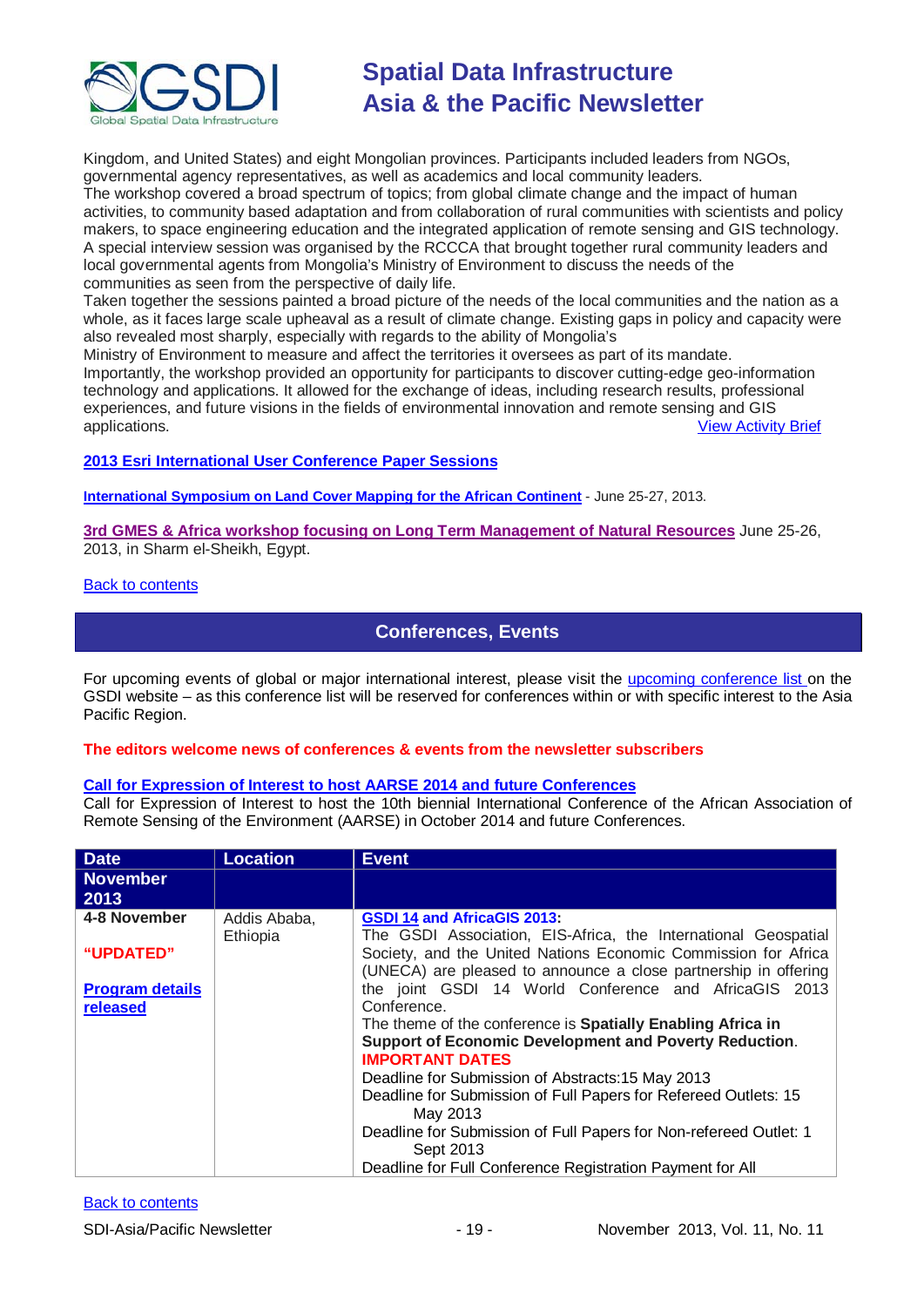

|                         |                   | Presenters: 15 Sept 2013                                                                                                               |
|-------------------------|-------------------|----------------------------------------------------------------------------------------------------------------------------------------|
| 8-10 November           | Wuhan, China      | 2013 International Conference on Geo-Informatics in Resource                                                                           |
| "NEW"                   |                   | <b>Management &amp; Sustainable Ecosystem [GRMSE2013]</b>                                                                              |
| 11 November             | Sydney, Australia | <b>NSW Open Data Forum</b>                                                                                                             |
|                         |                   | The Forum will provide an opportunity for participants to hear an                                                                      |
| "NEW"                   |                   | executive briefing on the latest NSW Government ICT policy                                                                             |
|                         |                   | developments, including the Open Data Policy, and for industry to                                                                      |
|                         |                   | engage with government and provide feedback on the NSW reform                                                                          |
|                         |                   | program.                                                                                                                               |
|                         |                   | The Forum will include a wide range of speakers on key topics,                                                                         |
|                         |                   | including:                                                                                                                             |
|                         |                   | • The new strategic and policy environment for Open Data                                                                               |
|                         |                   | • The NSW Open Data Policy and Open Access Licencing                                                                                   |
|                         |                   | Framework                                                                                                                              |
|                         |                   | • Real life case studies of data re-use                                                                                                |
|                         |                   | • Facilitating access to linked government data                                                                                        |
|                         |                   | Register online for your free ticket                                                                                                   |
| 11-13 November<br>"NEW" | Amsterdam, The    | <b>SPAR Europe/European LiDAR Mapping Forum</b>                                                                                        |
| 11-13 November          | Netherlands       |                                                                                                                                        |
| "NEW"                   | London, UK        | <b>Esri Developer Summit Europe</b>                                                                                                    |
| 13-16 November          | Skopje, FYRoM     | International Conference on Spatial Data Infrastructures and                                                                           |
|                         |                   | <b>Spatial Information Management 2013</b>                                                                                             |
|                         |                   | e-mail                                                                                                                                 |
| 14-16 November          | Bathurst,         | "Spatial Networking - Crossing the Great Divide"                                                                                       |
|                         | Australia         | <b>NSW Regional Conference 2013</b>                                                                                                    |
| "NEW"                   |                   | This event features NSW Land & Property Information (LPI) tours,                                                                       |
|                         |                   | cartographic workshop, & the conference itself.                                                                                        |
|                         |                   | Open to both members, non-members, & students. Early bird                                                                              |
|                         |                   | registration rate ends Friday, 1 November 2013.                                                                                        |
|                         |                   | For the agenda and to register online.                                                                                                 |
| 25-27 November          | Tokyo, Japan      | The 1st GEOSS Joint Asia - Africa Water Cycle Symposium                                                                                |
|                         |                   | The Symposium, co-organized by the University of Tokyo (UT) and                                                                        |
| "NEW"                   |                   | the Group on Earth Observations (GEO), will build upon the                                                                             |
|                         |                   | commonalities of approach by both the Asian Water Cycle Initiative                                                                     |
|                         |                   | (AWCI) and the Africa Water Cycle Coordination Initiative (AfWCCI)                                                                     |
|                         |                   | towards addressing integrated water resource management in the<br>context of climate change. Both initiatives have evolved as regional |
|                         |                   | activities of the Global Earth Observation System of Systems                                                                           |
|                         |                   | (GEOSS), and are adopting principles of the GEOSS Water Cycle                                                                          |
|                         |                   | Integrator (WCI). The WCI emphasizes the importance of data                                                                            |
|                         |                   | integration, interdisciplinarity and transdisciplinarity for, among                                                                    |
|                         |                   | other applications, sustainable development of water and                                                                               |
|                         |                   | environmental resources - particularly as they pertain to the                                                                          |
|                         |                   | "Water-Food-Energy nexus" - while promoting disaster risk                                                                              |
|                         |                   | reduction.                                                                                                                             |
|                         |                   | The main themes of the Symposium deliberations will include:                                                                           |
|                         |                   | - Expected roles of Earth observations (EO) and data integration on                                                                    |
|                         |                   | water management and the Water-Energy-Food nexus in Asia and                                                                           |
|                         |                   | Africa;                                                                                                                                |
|                         |                   | - Introduction to the capacities of the science communities and                                                                        |
|                         |                   | Earth observation sectors;                                                                                                             |
|                         |                   | - Possible contributions of Earth Observations to monitoring                                                                           |
|                         |                   | progress toward Water Sustainable Development goals;                                                                                   |
|                         |                   | - River basin proposals of the 1st AfWCCI implementation plan in                                                                       |
|                         |                   | Africa; and                                                                                                                            |
|                         |                   | - Country proposals of the 2nd AWCI implementation plan in Asia.                                                                       |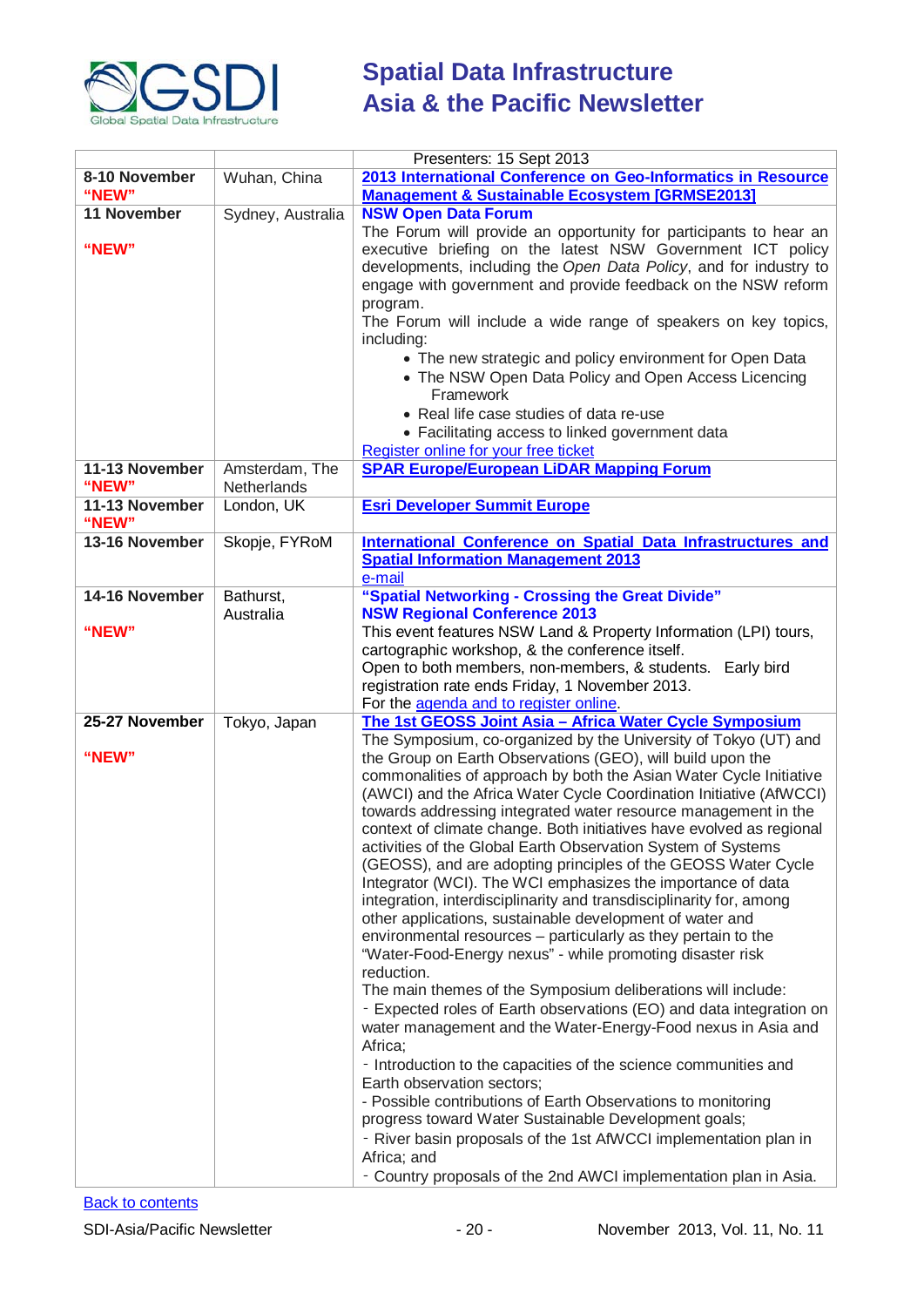

|                              |                                       | Further information on the venue, the Symposium program,<br>registration, recommended hotels, and visas and other travel<br>information will be available through the workshop website.                                                                                                                                                                                                                                                                          |
|------------------------------|---------------------------------------|------------------------------------------------------------------------------------------------------------------------------------------------------------------------------------------------------------------------------------------------------------------------------------------------------------------------------------------------------------------------------------------------------------------------------------------------------------------|
| <b>December</b><br>2013      |                                       |                                                                                                                                                                                                                                                                                                                                                                                                                                                                  |
| 2-5 December                 | Bellvue,<br>Washington,<br><b>USA</b> | Institute of Navigation (ION) Precise Time and Time Interval<br><b>Meeting</b>                                                                                                                                                                                                                                                                                                                                                                                   |
| 3-6 December                 | Hanoi, Vietnam                        | <b>Asia-Pacific Regional Space Agency Forum (APRSAF-20)</b><br>Theme: Values from Space - 20 Years of Asia-Pacific Experiences<br>APRSAF-20 is being jointly organized by the Vietnam Academy of<br>Science and Technology (VAST), the Ministry of Education,<br>Culture, Sports, Science and Technology of JAPAN (MEXT), and<br>the Japan Aerospace Exploration Agency (JAXA).                                                                                  |
| 16-19 December               | Ahmedabad,<br>India                   | AGSE 2013 - "Geospatial Momentum for Society and Environment"<br>Organizers: - Dr. Anjana Vyas (CEPT University, India)<br>Dr. Josef Behr (Stuttgart University, Germany)<br><b>Important Dates</b><br>Last date of Abstract Submission: 20 <sup>th</sup> June 2013<br>Last date of Full Paper Submission: 07 <sup>th</sup> September 2013<br>End of Early Bird Conference Registration: 31 <sup>st</sup> September 2013<br><b>Contact</b>                       |
| 2014<br><b>April 2014</b>    |                                       |                                                                                                                                                                                                                                                                                                                                                                                                                                                                  |
| 7-9 April                    | Canberra,                             | Research@Locate'14                                                                                                                                                                                                                                                                                                                                                                                                                                               |
|                              | Australia                             | <b>Held in conjunction with LOCATE 14</b>                                                                                                                                                                                                                                                                                                                                                                                                                        |
| 7-9 April                    | Canberra,<br>Australia                | <b>LOCATE 14 - Conference and Exhibition</b>                                                                                                                                                                                                                                                                                                                                                                                                                     |
| <b>May 2014</b>              |                                       |                                                                                                                                                                                                                                                                                                                                                                                                                                                                  |
| $5-9$ May                    | Geneva,<br>Switzerland                | <b>Geospatial World Forum 2014</b><br><b>CALL for ABSTRACTS</b> - to be submitted by November 1, 2013<br>Notification of Acceptance: November 15, 2013<br>Contact: info@geospatialworldforum.org                                                                                                                                                                                                                                                                 |
|                              |                                       |                                                                                                                                                                                                                                                                                                                                                                                                                                                                  |
| 21-23 May                    | Thessaloniki,<br>Greece               | 5th International Conference on Geographic Object-Based<br><b>Image Analysis (GEOBIA 2014).</b>                                                                                                                                                                                                                                                                                                                                                                  |
| <b>June 2014</b>             |                                       |                                                                                                                                                                                                                                                                                                                                                                                                                                                                  |
| 15-21 June<br>"NEW"          | Riviera, Bulgaria                     | 5th International Conference on CARTOGRAPHY & GIS<br>January 10, 2014: Abstract submission<br>February 25: Full paper submission for publication in Springer Book<br>May 1: Full paper submission for Conference Proceedings                                                                                                                                                                                                                                     |
| 16-21 June                   | Kuala Lumpur,<br>Malaysia             | <b>XXV FIG Congress: Engaging the Challenges - Enhancing the</b><br><b>Relevance</b><br><b>IMPORTANT DATES</b><br><b>Peer Reviewed Papers</b><br>Deadline for authors to submit full papers: November 1, 2013<br>First notification to authors of acceptance: December 19<br><b>Non Peer Reviewed Papers</b><br>Deadline for authors to submit abstracts: December 1<br>Confirmation to authors of acceptance of abstracts: January 31<br><b>Call for Papers</b> |
| <b>July 2014</b><br>1-4 July |                                       | <b>GI_Forum 2014: Geospatial Innovation for Society</b>                                                                                                                                                                                                                                                                                                                                                                                                          |